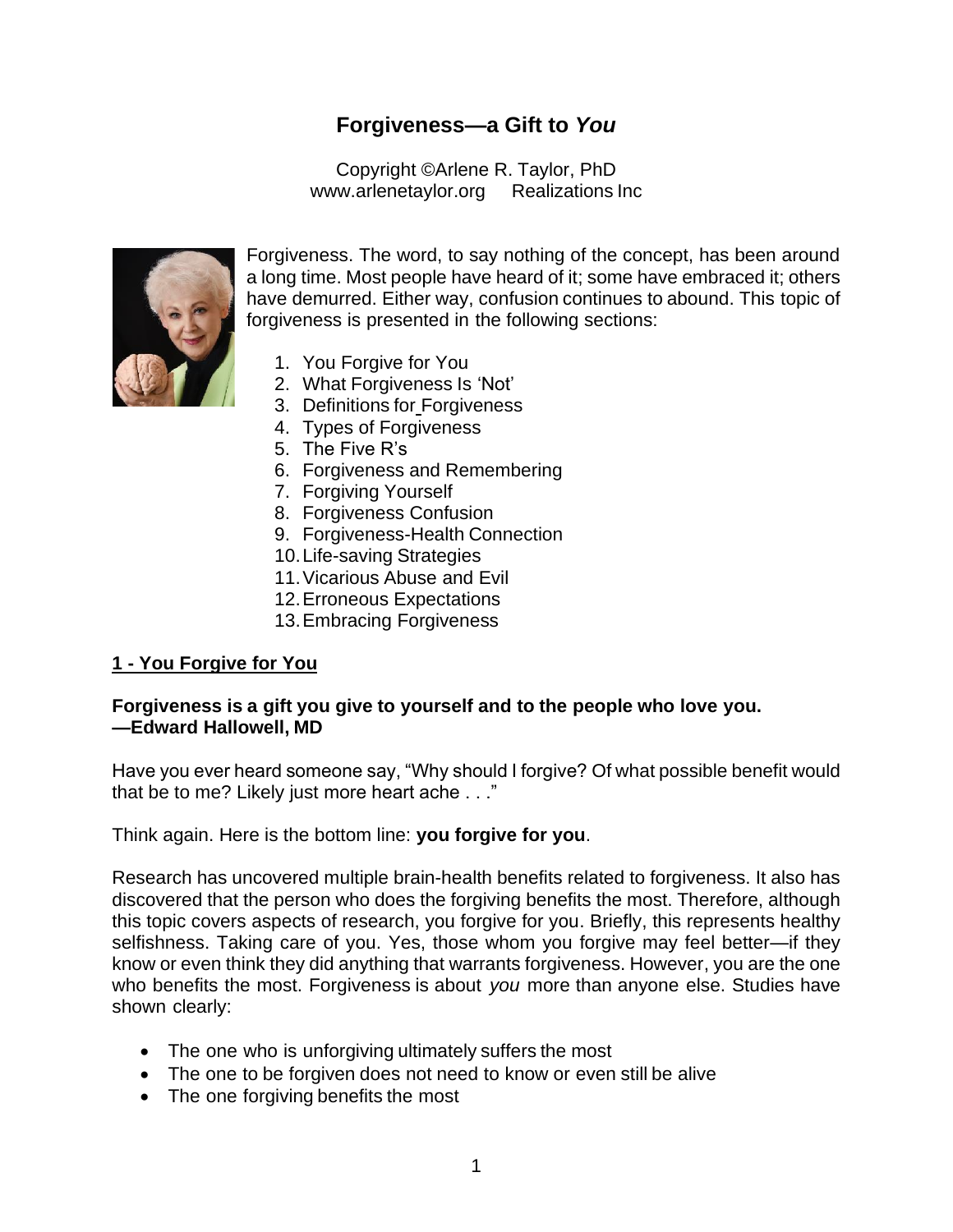**Whenever we do not forgive others, we are bound to the one who hurt or betrayed us. Forgiveness is releasing another from the debt we believe they owe us. Without forgiveness, both of us would be bound, the maker of the promise in self-righteousness and the receiver in bitterness. —Daniel Tocchini**

## **2 - What Forgiveness Is 'Not'**

## **Forgiveness does not equal forgetting. It is about healing the memory of the harm, not erasing it. —Ken Hart**

It can be helpful to define what forgiveness is 'not.' This can offer clarity about what genuine forgiveness actually 'is.' Forgiving does not mean forgetting or pardoning an offense. Therefore, my brain's opinion is that any discussion of forgiveness needs to identify clearly what forgiveness is 'not.' It is not:'

- Condoning injurious behavior; minimizing, justifying, excusing the injury / wrong, or even trying to pretend it did not happen. Perpetrators may say "I'm sorry," (assuming they even believe themselves responsible in any way for what happened). Perpetrators often think that grace means they are immediately granted immunity from personal, professional, or relational fallout from their actions and believe forgiveness entitles them to full reconciliation. Unfortunately,they may pressure their victim to comply. Sometimes they search for an advocate (e.g., teacher,clergy, attorney, judge, family member, close friend) who will serve as a go-between and try to obtain amnesty from the person that was harmed.
- Absolving a criminal of his/her crime or the individual for the incident he/she caused. As the oldsaying goes, "If you do the crime, you do the time." Sometimes parents try to 'protect' a child from adverse financial or other types of negative outcomes. Perhaps a friend will take responsibility for the incident because the actual driver didn't have a current driver's license or was under the influence of alcohol or other drugs. Denying the other person's responsibility or taking the credit or the blame for what happened when you did not cause it, is really a form of lying. It can actually 'enable' the individual to repeat a similar type of behavior because, after all, someone else took the responsibility.
- Waiving your right to compensation. If someone smashes your car, it is your right to ask for and accept compensation for the damage. If you lease a vehicle and fail to take care of it as outlinedin the lease agreement, the company may not throw you in jail but will, in all likelihood, requirethat you pay appropriate compensation or penalty. Turn-about is fair play. Just letting it all go, sweeping it under the rug, or pretending it never happened does a disservice to both the perpetrator and the victim. If you have been abused, suffered violence, or been the victim of a heinous crime, there needs to be recompense. If the perpetrator or a representative or even a family member or friend says, "Can't you just let it go?" the healthy and functional response would be, "No. To just let it go would be an injustice." Your refusal would have nothing to do with bitterness or vengeance or even unforgiveness.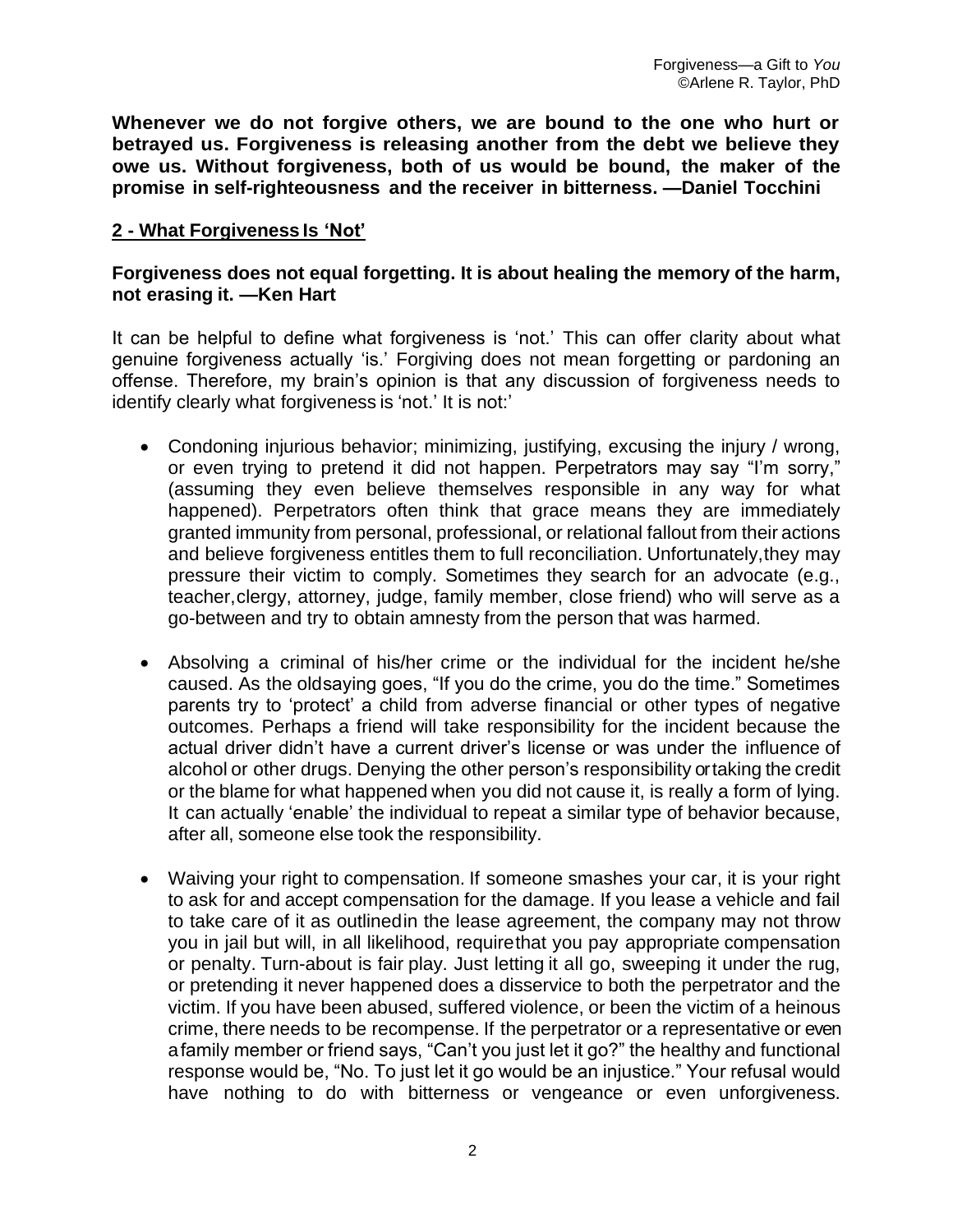Forgiveness doesn't erase what happened or make up for it or even balance the scales. If you have been terribly wronged, recompense may need to be made.

- Choosing to reconcile or remain in an abusive relationship or environment. Forgiveness is not an excuse to remain in an abusive relationship, allowing others to mistreat *You*. Neither is it an excuse to mistreat yourself. When you lease a vehicle, the company typically provides you with manufacturer's guidelines on how to care for the vehicle, along with information about penalties that you will incur if you fail to care for it appropriately and return it in less than optimum condition. Following that lease analogy, you are leased a brain and body to use during your sojourn on this planet, along with the responsibility to care for them in the best way possible. This includes protecting both brain and body from abuse and mistreatment by others or by yourself through an unhealthy lifestyle.
- Inflicting punishment or revengeful actions or exacting retribution for perceived injury as seen in generational vendettas. When you retaliate, vengeance can make one feel "compensated" as in an eye for an eye, but revenge is certainly not forgiveness and does not provide the brain-health benefits received from being forgiving.

## **3 - Definitions of Forgiveness**

It has been said that you can only deal with something effectively when you can label and describe it. Describing something is a type of definition. Therefore, developing your own definition of forgiveness may help you deal with it more effectively. In general forgiveness involves the process of giving up your right for requital from an offender and ceasing to feel resentment against the offender. That all sounds well and good. It is not always easy to do. It may need to happen more than once, as well. When a specific memory of how you were wronged pops up in your brain, you may need to forgive again. Following are examples of definitions.

- Forgiveness involves the process of giving up your right to retaliate toward an offender and ceasing to feel resentment against that offender. —Online Dictionary
- Forgiveness can be defined as the peace and understanding that come from: blaming that which has hurt you LESS, taking the life experience LESS personally, and changing your grievance story. —Dennis A. Marikis, PhD
- Forgiveness is giving up the wish that things could be different. —Valerie Harper
- Forgiveness has everything to do with relieving oneself of the burden of being a victim, letting go of the pain, and transforming oneself from victim to survivor. —C. R. Strahan
- Forgiveness is not an occasional act; it is a permanent attitude. It means you become less motivated to retaliate against someone who offended you … and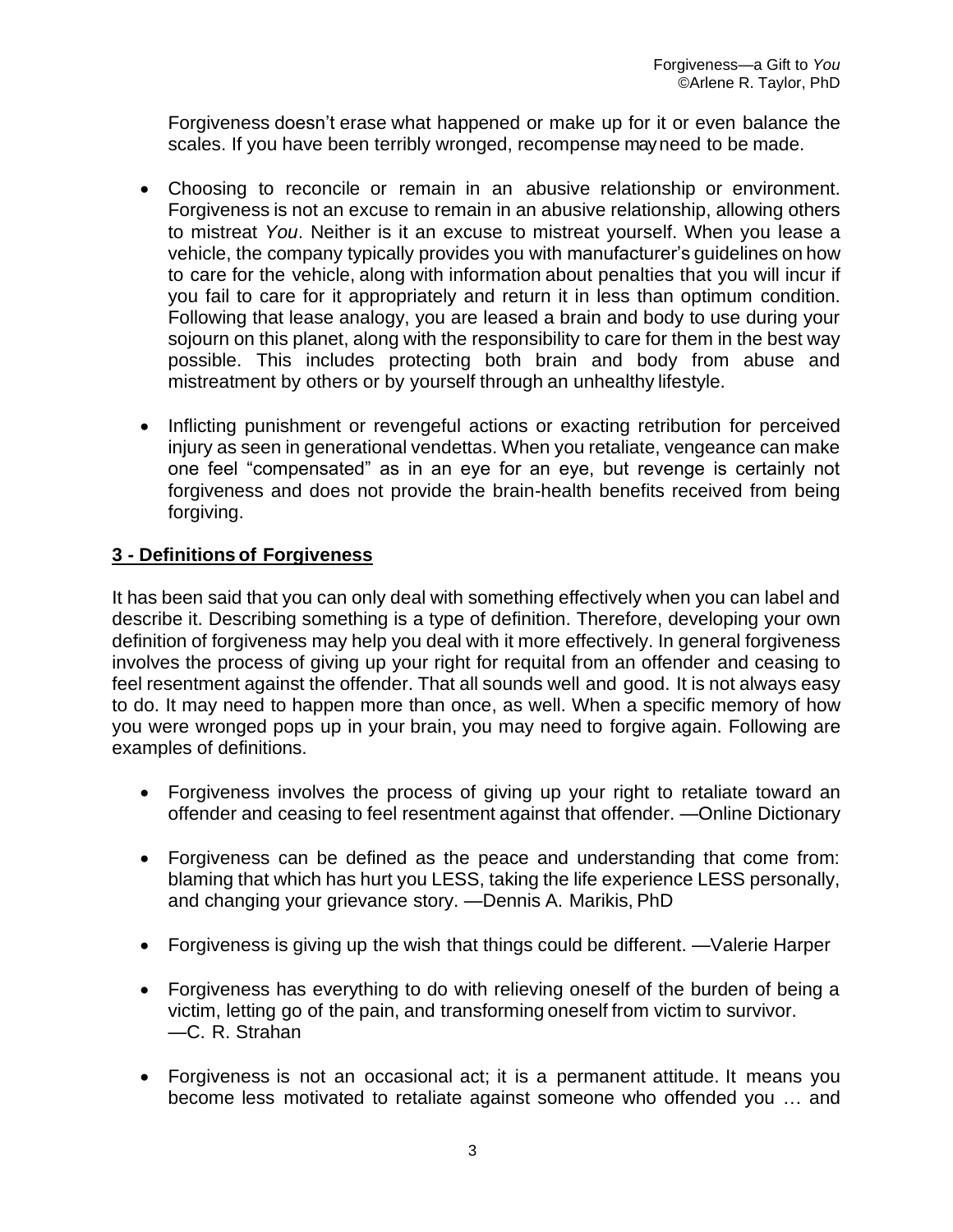more motivated by feelings of goodwill, despite the offender's hurtful actions. It doesn't mean forgetting or pardoning an offense. —Everett L. Worthington Jr, PhD

## **4 – Types of Forgiveness**

At least three types of forgiveness are mentioned in the literature. It can be helpful to understand them.

- **Decisional Forgiveness** involves a behavioral intention to resist an unforgiving stance and to respond differently toward a transgressor. According to Everett L. Worthington Jr, PhD, "Decisional forgiveness is an unwavering decision to treat the other as a valuable person and not to pursue harmful responses, such as revenge." This is helpful. It stops a person from mentally planning revenge even if actual revenge is not a goal. Decisional forgiveness is a choice, and it has health benefits.
- **Emotional Forgiveness** involves the replacement of negative anger and its spinoffs: outrage, resentment, fury, temper tantrums, bitterness, wrath, indignation) with positive other-oriented emotions and feelings. Yes, emotional forgiveness may be more difficult to achieve than decisional forgiveness. Nevertheless, emotional forgiveness involves psychophysiological changes in the brain and body, and it provides more direct health and well-being benefits than does decisional forgiveness.
- **Counterfeit Forgiveness** is crazy-making and unhelpful. On a conscious level you think "I should forgive them, so I do." At a subconscious level your body not only remembers the abuse but acts out the pain daily. In the familiar fairy tale 'The Emperor's New Clothes,' a false perception existed, to the humor of all. However, like the foolish crowd who cheered for the naked Emperor, a person who practices counterfeit forgiveness pretends that the Emperor actually *is* wearing clothes pretends that physical, emotional, psychological, or sexual abuse did not occur or that an excusable reason exists. There is never an excusable reason for abuse. Unfortunately, those assumptions—whether rooted in imagination or denial—could result in serious physical symptoms. In a perfect world, healthy functional parents would take great pains to protect their children and avoid abusing them in any way whatsoever. *Ours is not a perfect world*. To 'honor' abusive parents may simply involve acknowledging the position they hold in your generational inheritance and refraining from exhibiting ugly or abusive behaviors toward them. At the same time, moments of contact may need to be limited—or stopped altogether, if abusive behaviors continue. Are you ensnared in the lethal bondage of counterfeit forgiveness? That which is counterfeit is not real. Forgiveness needs to be real. Practice genuine forgiveness—or pay dearly.

Forgiveness, unforgiveness, and counterfeit forgiveness all impact your present health and your future. In fact, your future is each second, each minute, and each hour as they unfold. Therefore, ask yourself regularly, since unforgiveness and counterfeit forgiveness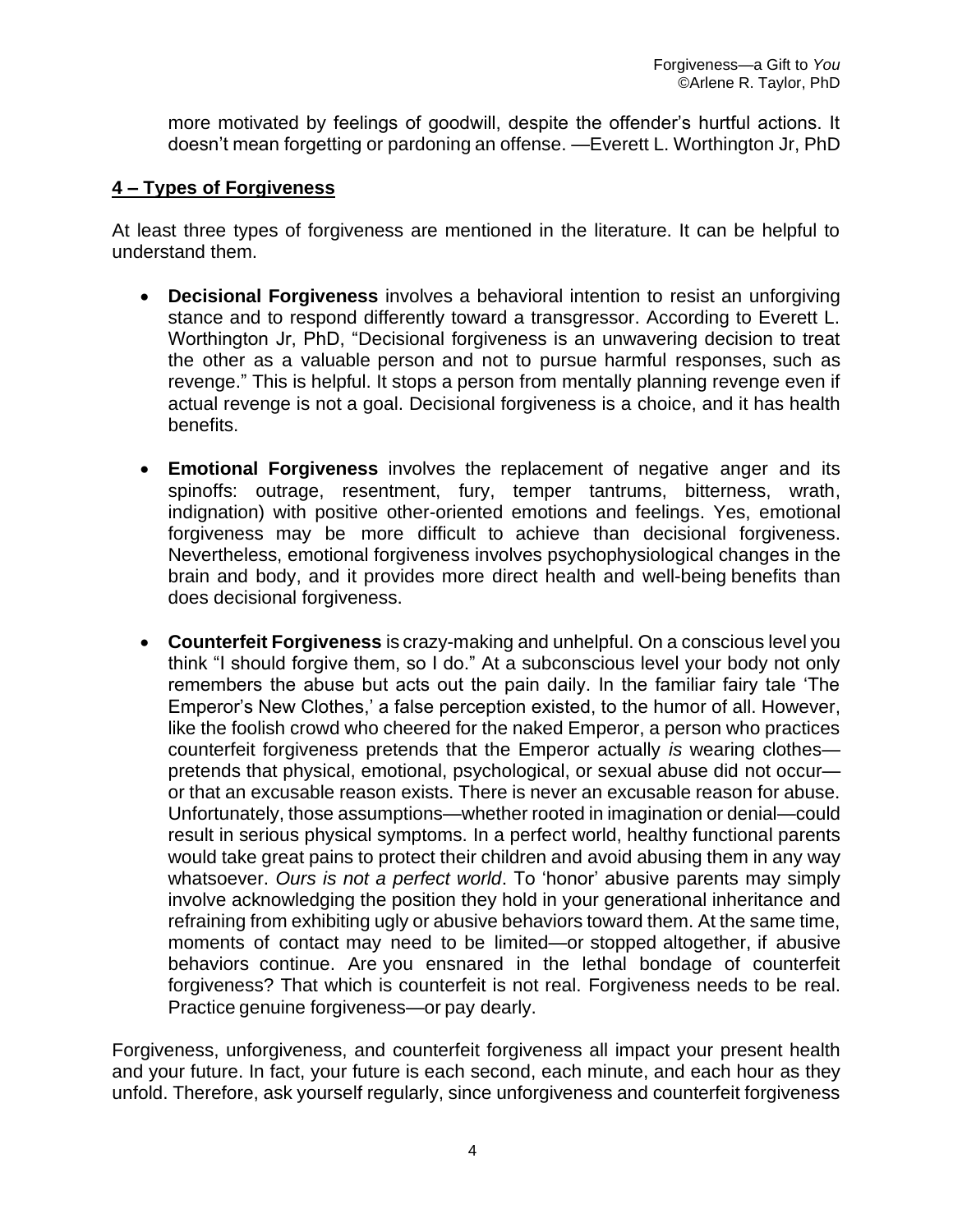negatively impact your brain-body health and longevity, can you really afford them? Your answer matters for your health, happiness, and longevity.

You may say, *"No one knows I'm unforgiving."* Dream on! Your brain and body know.

Psychoneuroimmunology (PNI) research, the study of how your thoughts and what you tell yourself impact your brain, immune system, and health, showed that your thoughts, mindset, and self-talk alter neurotransmitter, chemical, and hormonal levels in your brain and body. Every thought you think altersyour neurochemistry, changes the chemical composition in your brain and body, which impacts your energy level, and suppresses or strengthens your immune system function. All of that contribute to your level of health and potential longevity.

- Anger unforgiveness and counterfeit forgiveness involve anger. Anger increases adrenalin levels, which boost dopamine. Anger can be addictive due to this adrenalin-dopamine cycles. Anger and its spinoffs of bitterness, rage, and dramatic rehearsing can lead to addiction.
- Sadness unforgiveness and counterfeit forgiveness involves sadness. Sadness and negative thinking have been found to decrease levels of serotonin, which can decrease your ability to feel pleasure or happiness.
- Fear and its spinoffs of anxiety and worry often accompany anger and sadness. Fear that you cannot recover or that the physical symptoms may never resolve or that you will continue to experience abuse can be debilitating.

## **When forgiveness is offered too quickly, it may not be forgiveness at all. It may just be avoidance. —Dick Tibbits**

## **5 - The Five R's**

There are behaviors that can stand in the way of becoming a forgiving person. Following are what have been termed the five R's.

- 1. **Recall.** Individuals regularly recall the hurts they have experienced. They may keep reminders around the house or on their electronic equipment to remind themselves of the "hurt." It is appropriate to be able to remember when others have done hurtful things to you so you can choose to protect yourself in the future. It is unhelpful to remind yourself on an hourly or daily basis of the hurt. Studies suggest that 50 percent of all the problems individuals perceive in life are of their own making based on the way they think. Recall as needed, and then let it go.
- 2. **Ruminate.** There are individuals who ruminate frequently. It is reminiscent of a cow that 'chews its cud' for hours on end. The brain can hang onto unpleasant incidents and perceived hurts for a lifetime—creating an enemy outpost in your mind. If you did nothing to trigger it (or even if you did), maintaining an enemy outpost is expensive in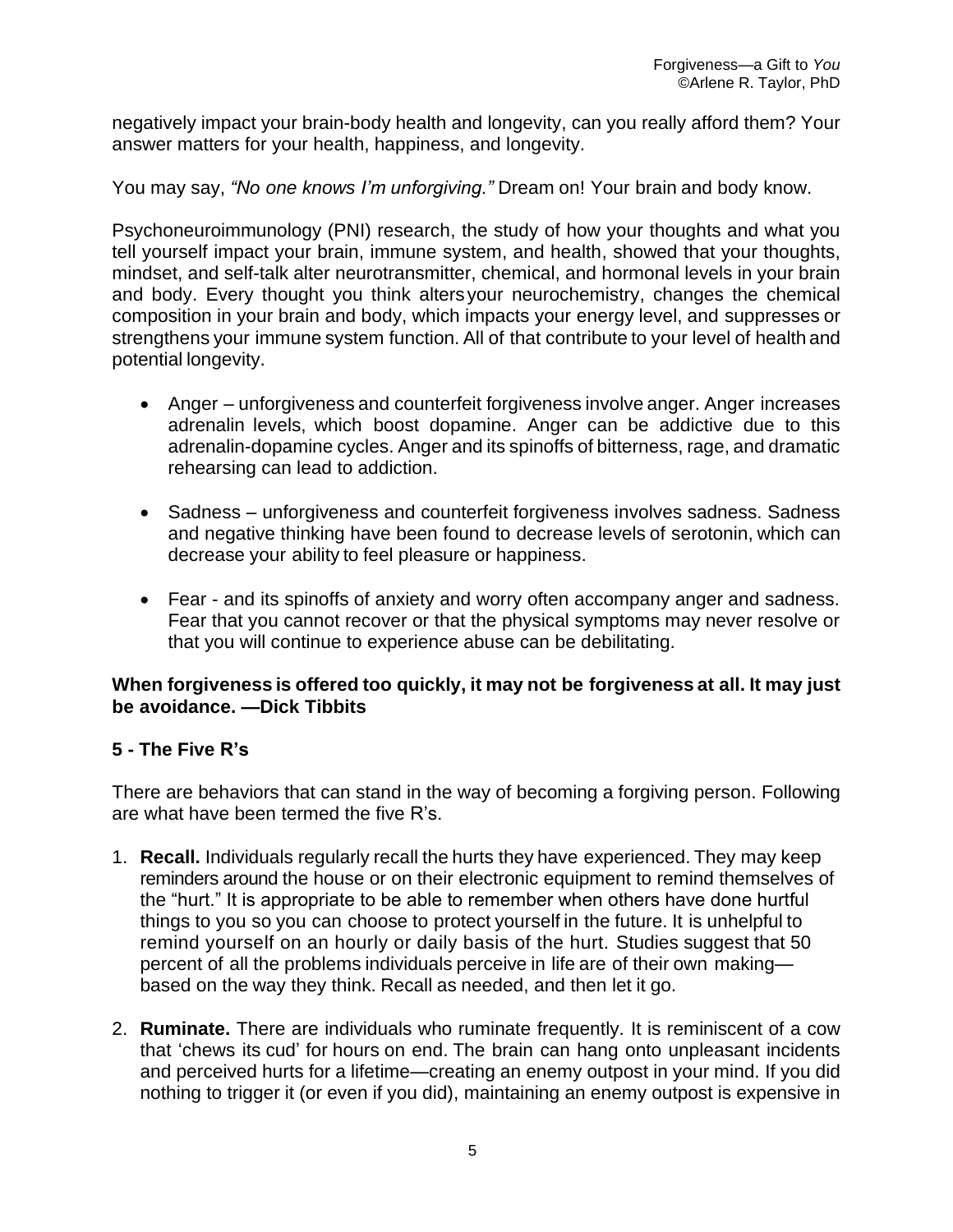terms of energy. That resource would be better spent on activities that help you grow and become successful. You decide the amount of energy you want to spend ruminating and for what benefit.

- 3. **Rehearse.** Rehearsal involves repeatedly going over the perceived hurt with anyone who will listen. It is appropriate to verbalize your experience to get it out in front of you and to obtain input from a trusted family member, friend, or counselor. This can provide another perspective—almost like a third person looking in from the outside and describing what it looks like to them. Endless rehearsal just cuts the ruts of hurt more deeply. It can also exhaust those who are trying to be helpful by listening.
- 4. **Resentment.** Like bitterness, resentment is part of the emotion of anger. Initially, it can motivate you to take appropriate action. Anger tells you that your boundaries have been invaded—it was never meant to do more than alert you and give you energy to review and implement bona fide boundaries as indicated. Held onto, resentment can fester and trigger undesirable physiological changes to both brain and body. Acknowledge the anger (resentment, bitterness), take appropriate action, and let the messenger (anger) go. You have the information. Act on it appropriately. Forgiving doesn't mean forgetting; it does mean learning whatever you can from the event and setting or resetting your own boundaries carefully.
- 5. **Reheat and serve for dinner.** Getting into the habit of regularly reminding others of their mistake can sabotage forgiveness. One man, who had made an unwise financial investment involving a joint savings account with his spouse—and lost the entire amount—asked his spouse for forgiveness and received it. However, every time the man did something that his spouse didn't like, however small, he reported, "My spouse reheats my mistake and serves it for dinner. Again, and again." That does not bode well for any relationship.

## **6 - Forgiveness and Remembering**

## **You don't have to hold onto the pain to hold onto the memory. —Janet Jackson**

The goal of forgiveness is not to erase your memory. If that happened, you would also lose the lessons you learned and the wisdom you gained. Remembering helps you to becoming wiser, to develop and implement appropriate personal boundaries, and to avoid falling victim to the dysfunctional and abusive behaviors of others. Remembering can also assist you in distinguishing between horrible events that were truly an accident versus those that resulted from premeditated selfishness or evil. Genuine forgiveness allows you to recall what you want or need to remember minus the sting of mental, emotional, sexual, or physical pain. Forgiveness is less about trying to forget and more about how you choose to remember. It is about giving up your right to exact 'an eye for an eye or a tooth for a tooth' from the person who hurt or wronged you. Sometimes that person is you! It involves scrubbing resentment from working memory. You consciously move from a victim (Poor me! Why me?) mindset to that of a survivor mindset.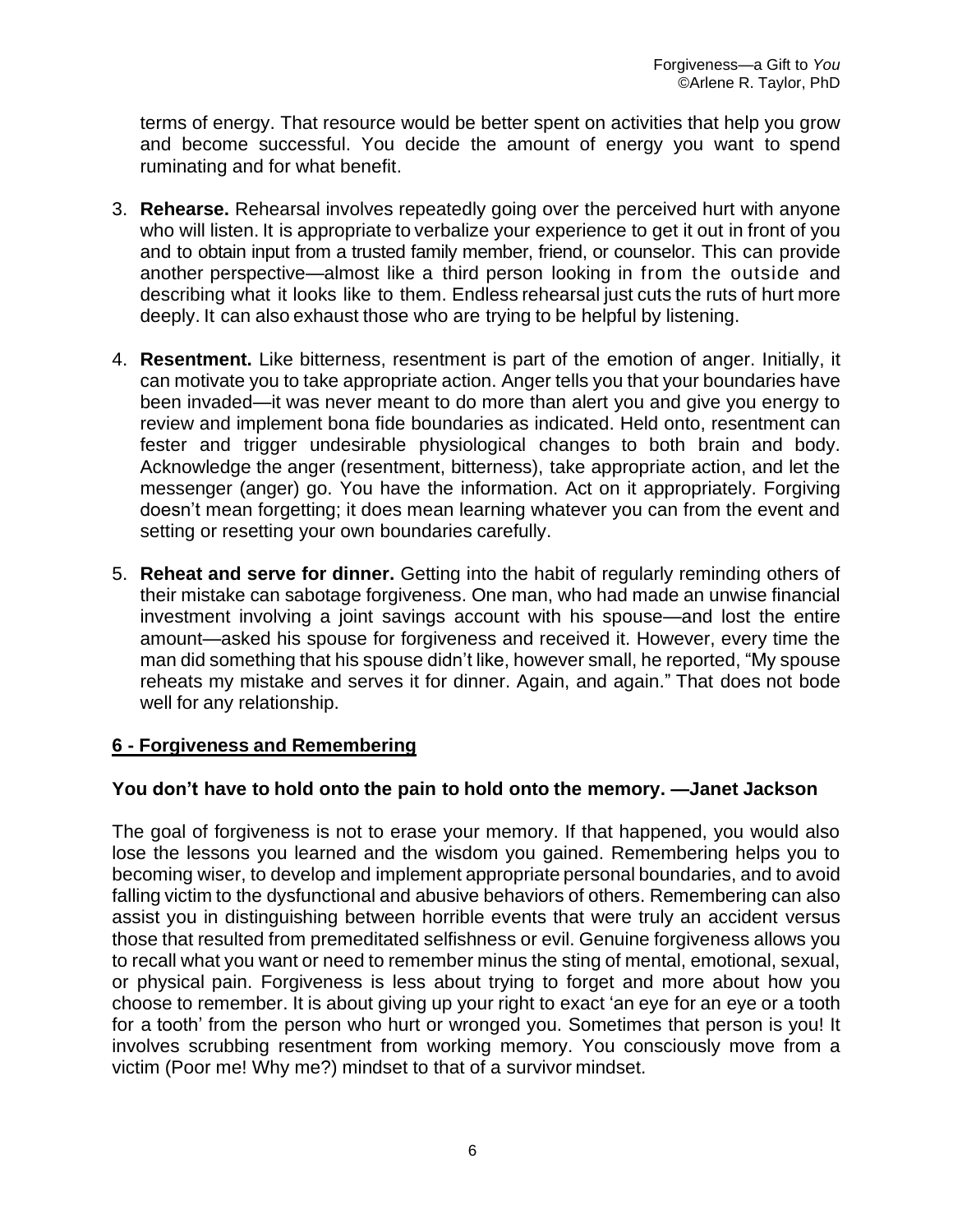## **Repressing**

### **Real freedom is creative, proactive, and will take me into new territories. I am not free if my freedom is predicated on reacting to my past. ―Kenny Loggins**

Because it is painful to remember, you may have tried to deny or repress your memories, putting them out of mind or keeping yourself extremely busy in an attempt to forget. It involves trying to hide the memory from your conscious awareness. Memories are alive and well in your subconscious, however, waiting to resurface at any moment, often reactively. Consequences of trying to repress memories may include:

- Expending vast amounts of mental energy trying to block thoughts of the event or situation from conscious awareness.
- Failing to move through the grief recovery process, which can result in the building up of a slush-fund of unresolved grief. When this happens, the most miniscule "loss" can cause the dam to break (metaphorically),allowing all the unresolved emotion to overwhelm you and often triggering an overreaction.
- Forgetting the lessons you learned and the wisdom you gained or failing to create and implement appropriate boundaries. The result is that you become involved in events and situations where you get *hurt* again.
- Developing physical symptoms of illness because the body remembers—and does not lie. The memories that are not dealt with appropriately are often expressed through illness.

## **Ruminating and Rehearsing**

## **As long as you hate, there will be people to hate. —George Harrison**

There are undesirable outcomes related to getting in the habit of ruminating and/or rehearsing all the gory details to others. Consequences may include the following:

- Sensing the intense emotions from ruminating and rehearsing can result in reexperiencing pain—keeping it alive.
- The body is flooded with stress chemicals such as cortisol and adrenalin. As adrenalin levels rise, so do levels of dopamine, which temporarily helps you to feel better. You can even become addicted to the adrenalin and dopamine and trigger their release through ruminating and rehearsing.
- Your mind is kept occupied with the event, situation, or loss, which can keep you stuck in the past. This can derail you from moving on successfully and appropriately.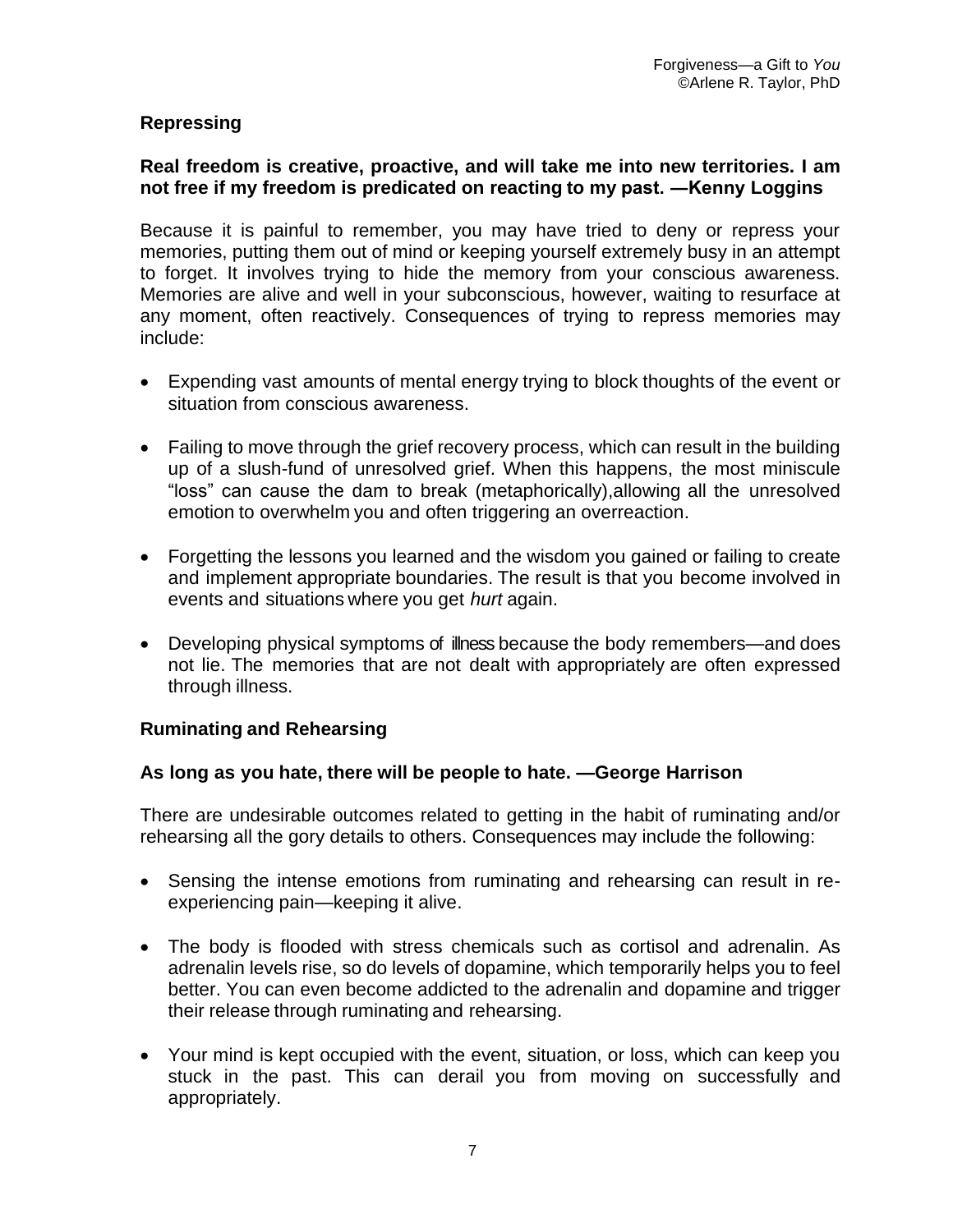- You and your listeners can become worn out with the seemingly endless rehearsals, which rarely lead to recovery and resolution.
- A very subjective, intensely personal, and somewhat skewed view of the event or situation is continually reinforced.

## **Recalling and Releasing**

## **When you hold resentment toward another, you are bound to that person or condition by an emotional link that is stronger than steel. Forgiveness is the only way to dissolve that link and get free. ―Catherine Ponder**

Using and developing the healthiest way of recalling and remembering ultimately becomes a personal choice that involves practice. Recalling and releasing can allow you to:

- Recall the key facts when it is important to do so. When a thought pops into your mind,you choose whether or not you want to keep thinking about it or change your mental focus. If you need to recall something about the event or situation, you do so—in a somewhat detached manner—more like an observer. You avoid reexperiencing all the emotion, reliving all the gory details, becoming immersed again in the pain, and pumping out cortisol, adrenaline, and dopamine. Results may include the following:
- Recall lessons you learned and new protective boundary strategies without flooding your body with stress chemicals.
- Free your mind to primarily get on with the business of living a successful and productive life rather than ruminating about the past and getting stuck in rehearsal.
- Avoid exhausting yourself and others through endless rumination and rehearsal. When you do need to discuss something about the event or situation, you are able to do so in a more neutral and less emotional manner.
- Reinforce a larger, more objective, and balanced view of the event or situation.

## **Reframing**

**For every minute you remain angry, you give up sixty seconds of peace of mind. Finish each day and be done with it. You have done what you could; some blunders and absurdities may have crept in; forget them as soon as you can. Tomorrow is a new day; you shall begin it serenely and with too high a spirit to be encumbered with your old nonsense. ―Ralph Waldo Emerson**

Have you ever reframed a so-so painting, only to discover that the artwork now looks quite different, exquisite even? Turn that into a reframing metaphor. Reframing a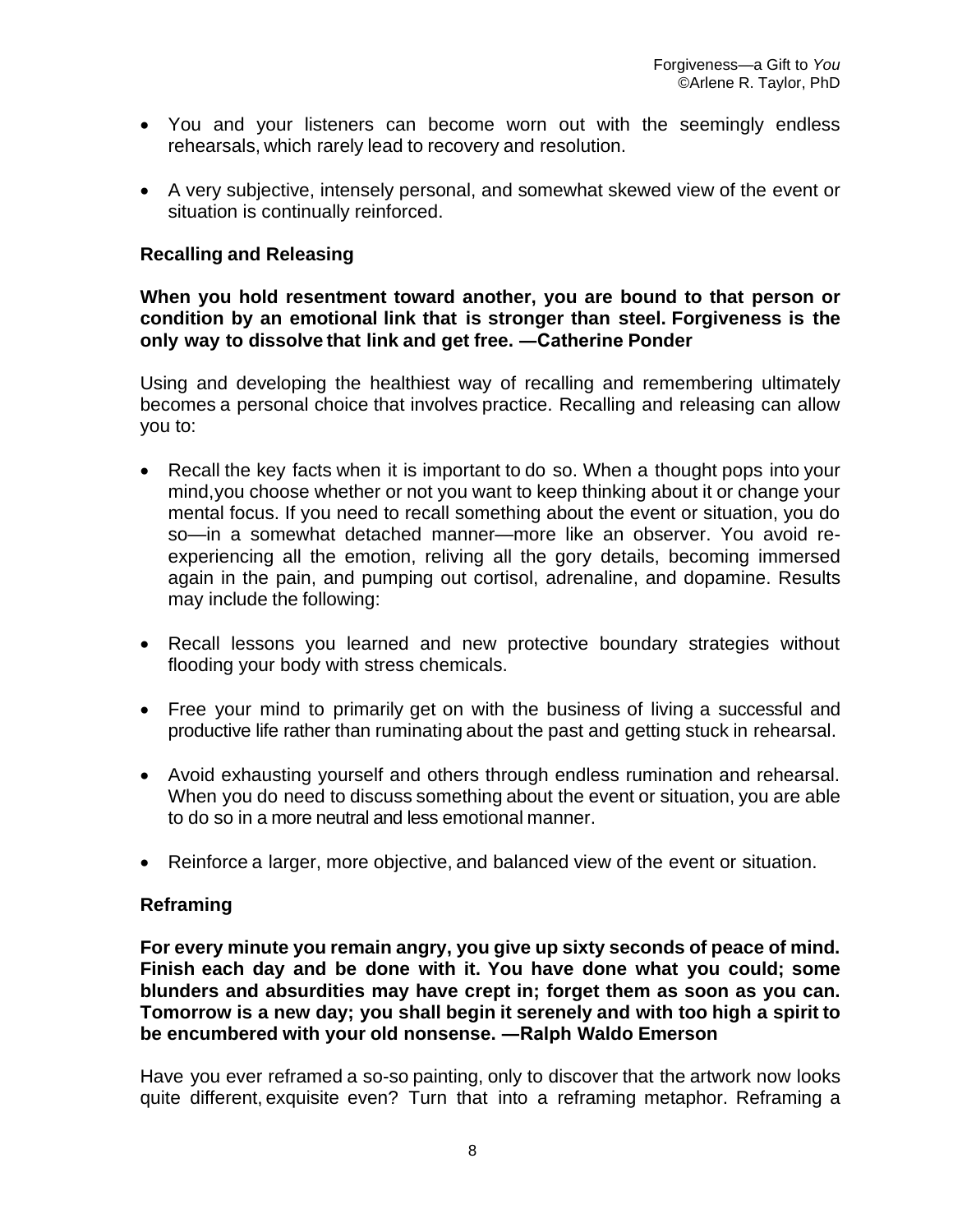painful event or situation can help you view what happened from a new perspective. By moving it (figuratively speaking) from an old frame to a new one, you may view the experience(s) less from the perspective of the pain or hurt and more from the position of it being just one small snapshot in your entire life's album.

You may identify a "gift," something valuable you learned, or even the glimpse an unseen benefit. Envision different *frames*. Select the frame that creates the perspective that fits best with your desire for health and wellbeing. When you stand back and view the picture in its new (and sometimes larger) frame, ask yourself questions. What do I want for my life? Do I want to be stuck in a frame, living with/rehearsing my grievance on a daily basis? Do I want to be living in a different frame, acknowledging what happened and no longer in bondage to the person(s) who caused me pain?

F*orgiveness* might be an *old* word. Understanding and practicing it in a healthier, poison-free way, could be the exquisite new frame holding the portrait of the *healthier*  you.

**The stupid neither forgive nor forget; the naïve forgive and forget. The wise forgive but do not forget. —Thomas Szasz**

## **7 - Forgiving Yourself**

**The day the child realizes that all adults are imperfect he becomes an adolescent. The day he forgives them, he becomes an adult. The day he forgives himself, he becomes wise. ―Alden Nowlan**

One of the most difficult things to do is to forgive yourself. Counselors have opined that peace is impossible without forgiveness. Have you forgiven yourself for the mistakes you have made, by accident or on purpose? Be clear that self-unforgiveness is like a cancer that has taken over your brain and is growing and growing. The only way to stop its growth is to forgive yourself.

Typically, you treat others like you treat yourself. If you cannot forgive yourself for your mistakes, you will likely be unable to forgive others. The long-term impact of this is that you accumulate a slush-fund of unresolved unforgiveness, and it will hold you back in life. It is a bit like self-talk: you tend to talk to others as you talk to yourself. Therefore, if you need to communicate with others more appropriately, begin with your own self-talk.

The Golden Rule, so called, admonishes people to treat others as they themselves would like to be treated. So, do you forgive others but refuse to forgive yourself? If you forgive others, forgive yourself, too.

**In spite of the fact that the law of revenge solves no social problems, men continue to follow its disastrous leading. History is cluttered with the wreckage of nations and individuals that pursued this self-defeating path. ―Martin Luther King, Jr**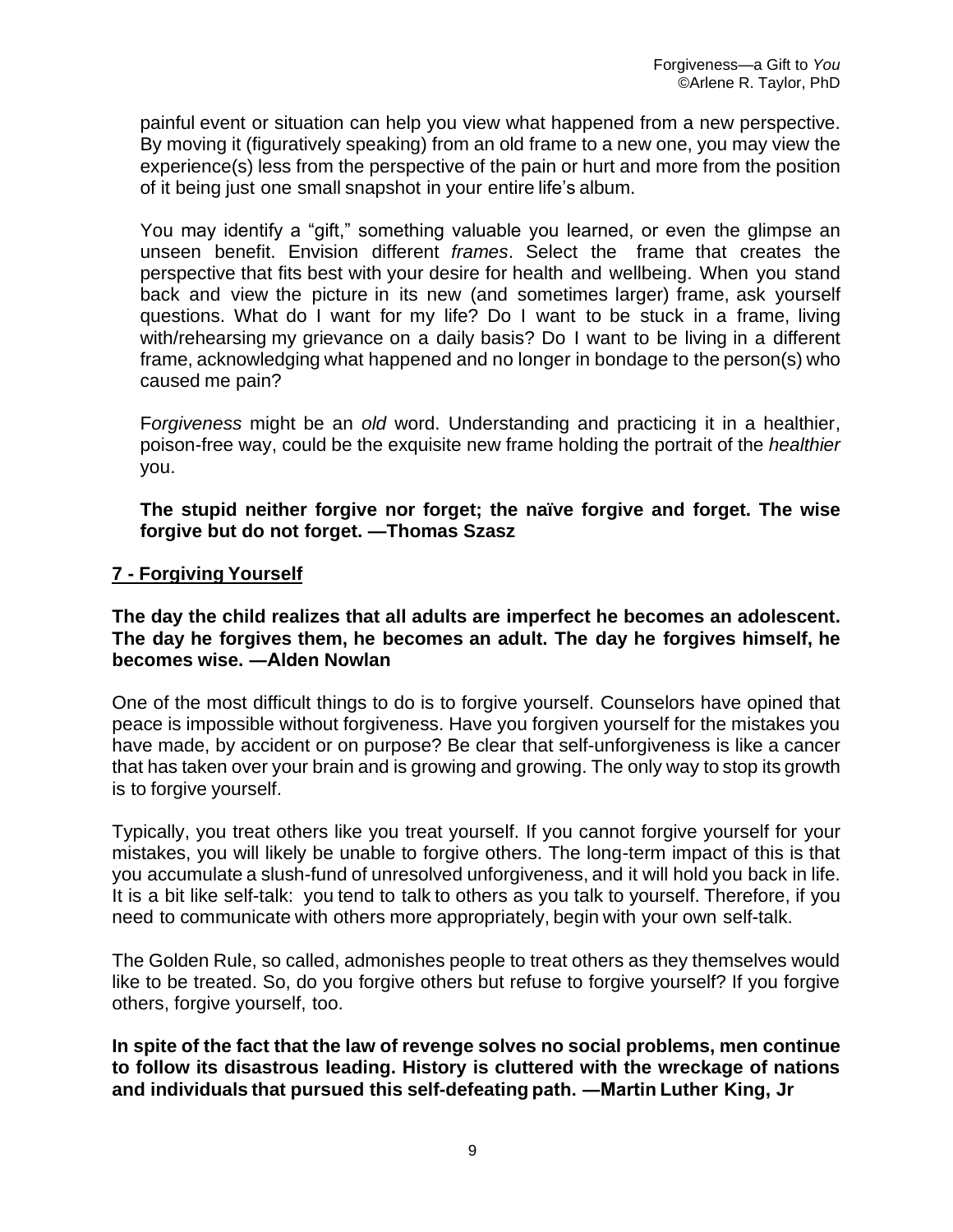**If you haven't forgiven yourself something, how can you forgive others? —Dolores Huerta**

**The freedom to be at peace in our own skins―that's what forgiveness allows. We relinquish this freedom when we hold onto anger and resentment. Enormous amounts of energy are wasted when we hold back our love, hold onto hate, and harbor acrimonious feelings. The only remedy is letting go and being willing to forgive. ―Naomi Drew**

**We cannot change the past, but we can change our attitude toward it. Uproot guilt andplant forgiveness. Tear out arrogance and seed humility. Exchange love for hate— thereby, making the present comfortable and the future promising. ―Maya Angelou**

**When you forgive, you in no way change the past, but you sure do change the future. —Bernard Meltzer**

Is it possible to take revenge on oneself? Certainly, it is. You take revenge by failing to take care of yourself through creating and maintaining a longevity lifestyle, and by neglecting the steps and strategies that could help you live a productive and fulfilling life.

#### **Excuses for refusing to forgive yourself**

You cannot change the past. You can create a healthier future for yourself. People often make excuses for failing to forgive themselves, if they identify and acknowledge that at all. Refusing to forgive yourself can have profound consequences, including ramifications to succeeding generations. Self-unforgiveness not only causes personal anguish (and sometimes physical or mental illness), but negatively impacts all interpersonal relationships. Reasons for failing to forgive yourself may include the following.

- **Low levels of self-esteem**. Persons may believe that they are 'bad' and 'unworthy' of forgiveness. Many an individual has created their own misery by hanging onto this perspective, and by treating others badly and then saying: 'See? They left because I am unworthy.' Everyone is worthy of forgiveness simply because he or she exists, and because mistakes are part of being human.
- **Fear of repeated mistakes.** There are those who fail to forgive themselves for fear they will forget what they did and make a similar mistake. They will make more mistakes. Period. That's part of being human. They can learn from their experiences, however, and minimize the likelihood of repeating the same mistakes.
- **Lofty expectations of perfection.** Individuals may have excessively lofty expectations related to doing everything perfectly and to avoiding all mistakes. When they do make a mistake and do not meet those often-unrealistic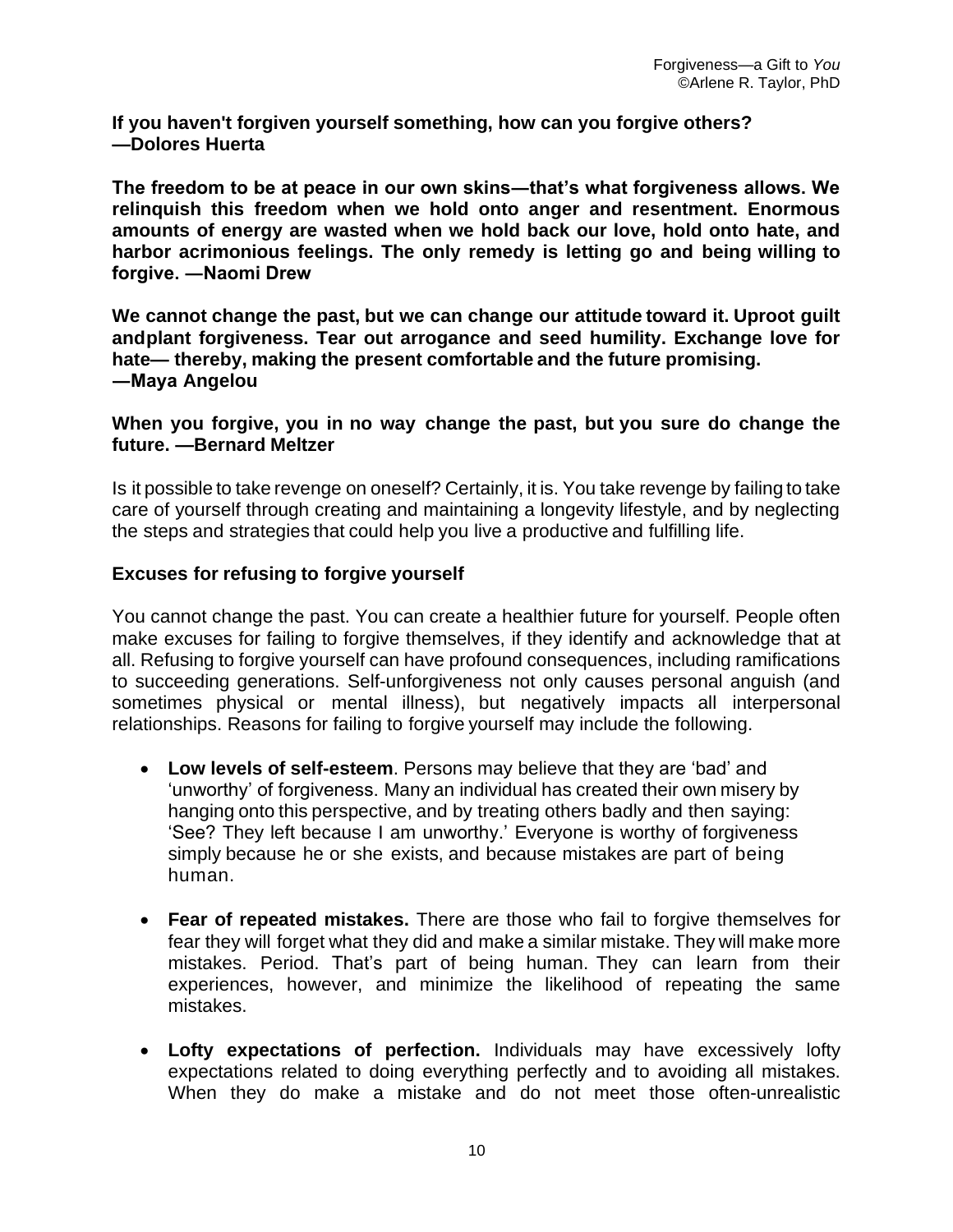expectations, they can become full of self-loathing—for which they perceive there is no hope and no forgiveness.

- **An attempt to relieve guilt**. There are also those who think that if they punish themselves for their mistakes this will relieve their sense of quilt. Punishing yourself is a dead-end street. It will not relieve the guilt and it certainly is not forgiveness. Penance or self-flagellation does not set you free from the memories nor does it prevent the consequences that result from your choices. For every action there is a reaction, negative or positive.
- **Need to punish themselves.** Individuals may have a misconception that if they forgive themselves, it will somehow show a lack of sorrow for what happened. This can lead them down a pathway toward sadness that, over time, can turn into chronic depression—which can suppress the immune system and contribute to illness and disease.
- **Personal responsibility.** Failure to take responsibility for your own actions can result in a belief that there is nothing to forgive. On the other side, assuming responsibility for situations things you did not cause and could not have prevented is equally detrimental. Take time to identify your contribution accurately and carefully. Forgive yourself for your contribution only. This can be especially important if a close friend dies in a plane crash, for example, and you purchased the ticket as a gift. Or a friend attempts suicide and you somehow assume that you could have prevented the attempt. If an individual is determined to die, that person likely will find a way to do so, and you likely will not be able to prevent it.

## **How to get started**

## **You have the power to be miserable the rest of your life. Or, you can say, '***I'm going to give myself the permission to heal.***' —Phil McGraw, PhD**

#### **Your capacity to make peace with another person and with the world depends very much on your capacity to make peace with yourself. —Thich Nhat Hanh**

Healing, of course, begins with forgiving yourself. Start doing that now.

- Identify what you did—or think you did or were told you did—for which you cannot forgive yourself.
- Analyze the action or event and take responsibility for only your part. You may even discover that you bear no actual responsibility. It just happened or was an accident.
- Stand back and empathize with the hurt you are experiencing as if you were another person looking at the action or event.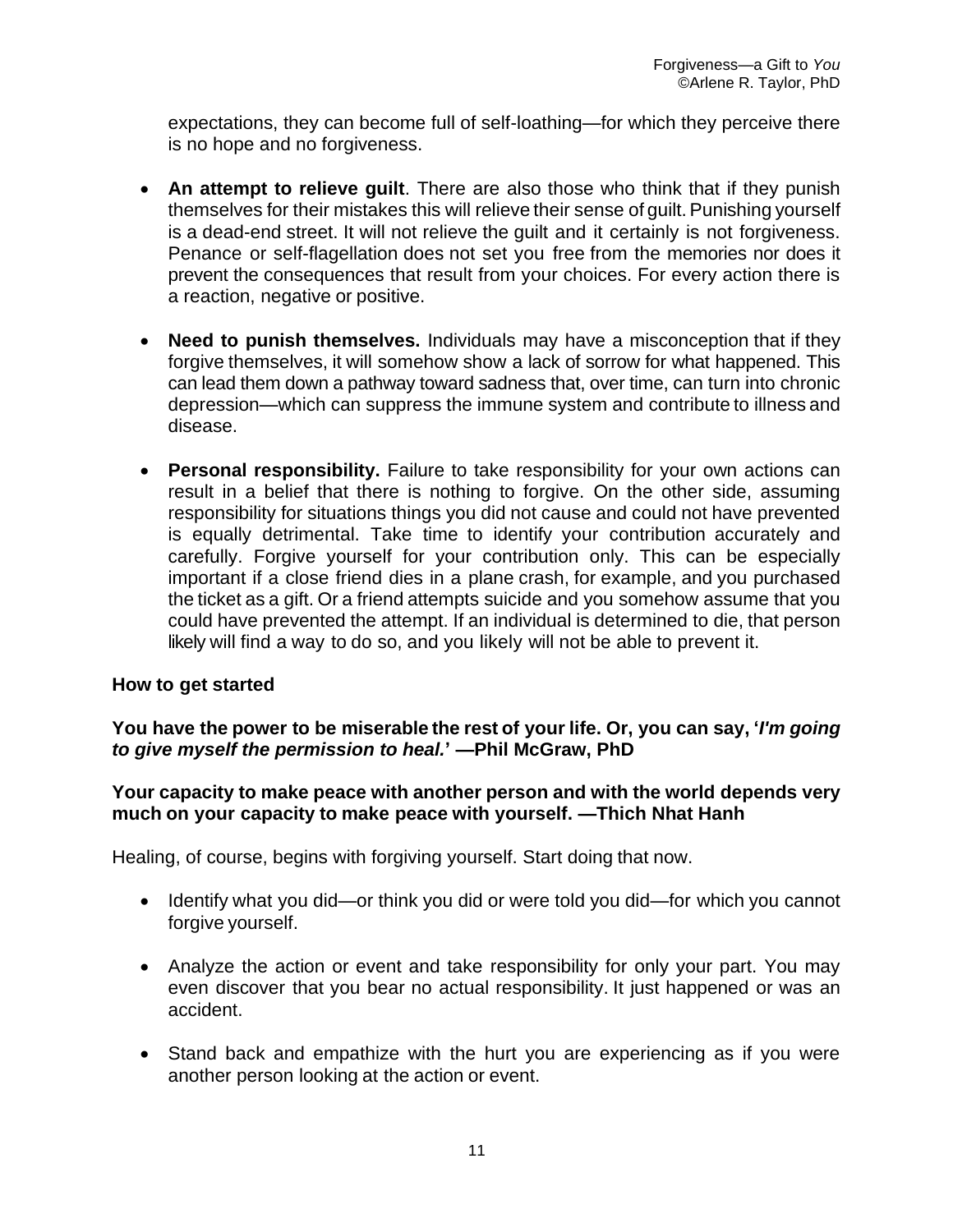- Give yourself the altruistic gift of forgiveness. This may involve forgiving yourself for taking inappropriate responsibility and wasting time and energy. This includes choosing to stop ruminating, rehearsing, and reliving all the details. When such thoughts arise, choose to thinkof something else, something for which to be grateful
- Make the choice to regularly forgive yourself, making amends wherever and whenever it is appropriate and possible to do so. Hold onto that choice even when you may feel overwhelmed because of a mistake or perceived failure. You are worth it.

**As long as you don't forgive, who and whatever it is will occupy a rent-free space in your mind. —Isabelle Holland**

## **8 – FORGIVENESS CONFUSION**

## **Resentment and unforgiveness are like taking poison and expecting it to kill the other person. —Nelson Mandela**

Differing beliefs exist about forgiveness, which have created confusion and puzzlement. Religious writings often contain comments related to forgiveness. Here are two examples:

- Forgive and you will be forgiven. —Luke 6:37
- If you do not forgive (others) their sins, yours will not be forgiven. —Matthew 6:14- 15

Note: According to Everett L. Worthington, Jr, PhD, the interpersonal forgiveness being spoken about in Matthew 6:14-15 as a condition for your own forgiveness likely refers to the fact that harboring resentment effectively blocks one's own personal experience of connection with a higher power.

Problems can arise with interpretations of Scriptures that purport to describe how the Deity forgives. For example:

- Hurls your iniquities into the depths of the sea —Micah 7:19
- Forgives ... and remembers your sins no more —Jeremiah 31:34
- Forgives all your sins and heals all your diseases Psalm 103: 2-3

A misunderstanding of what forgiveness is may contribute to individuals returning to abusive environments, sometimes to their death. This may occur based on a personal misunderstanding or upon the advice of others. Organizations often have their own 'writ,' which encourages a responsibilityon the part of adherents to wreak vengeance on any who believe differently. When this happens, there is a clash between vengeance and forgiveness.

## **How do humans tend to forgive?**

Often grudgingly or incompletely or may only embrace decisional forgiveness. Or they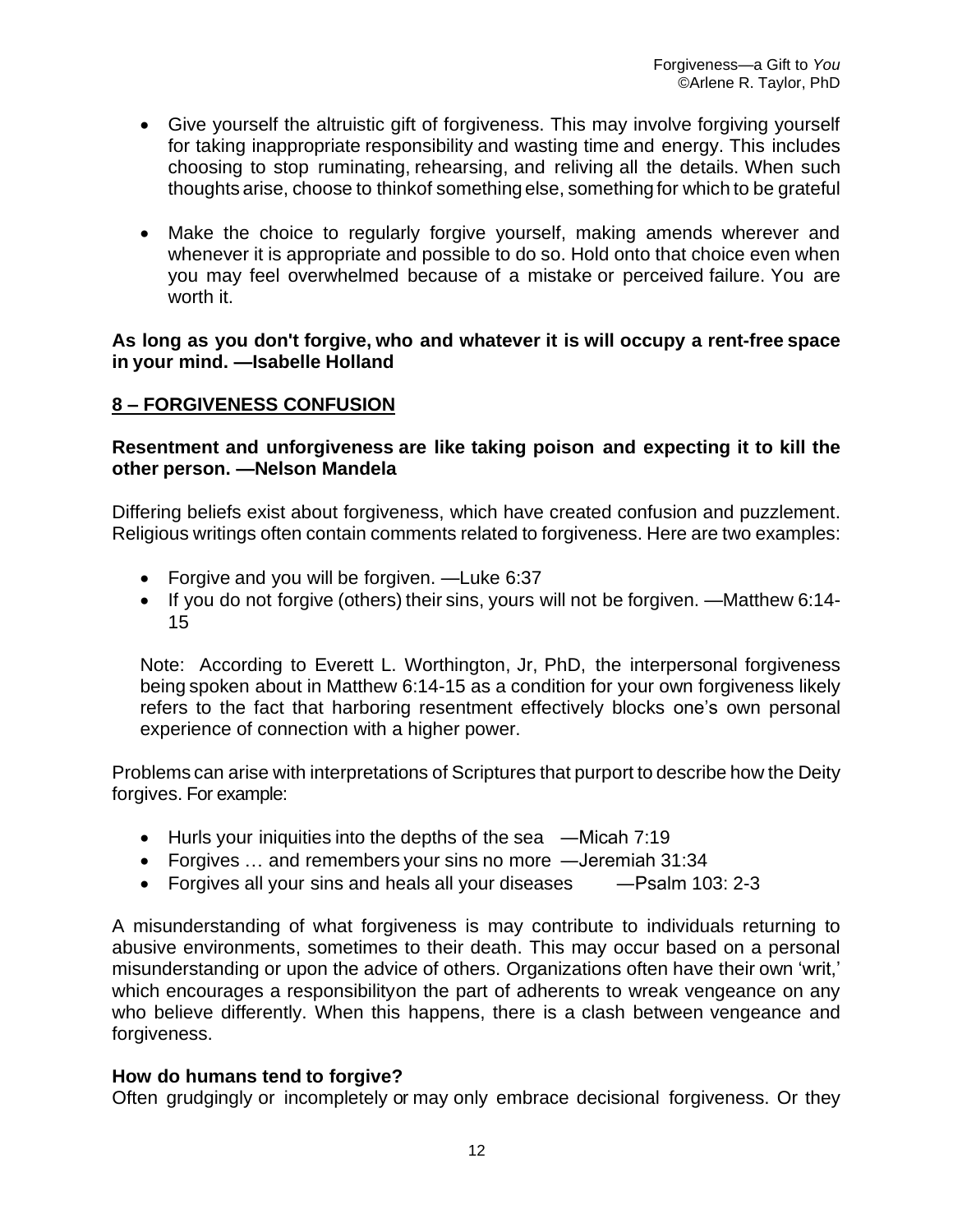continue to recall the injury, harbor resentment, and rehearse to anyone who will listen or reheat and serve it for dinner.'

Nevertheless, humans *can* forgive. *It is a choice.* Metaphors can be extremely helpful, and the brain tends to like metaphors. Create a metaphor for yourself. Here are couple examples.

- Create a metaphorical cemetery. Use it to bury all the wrongs, injuries, and mistakes that you have forgiven—your own and those of others. Use no headstones so you cannot return and dig up what you forgave and buried.
- If a cemetery metaphor doesn't work for you, place what you are forgiving on a large leaf or piece of bark and let it float away down the river.

Think of this as changing your grievance story.

**You create your own personal perspective, your brain's opinion, so you can alter it any time you choose to do so. —Dr. Marikis**

**When we react to other people, we join their dance—and why dance with a person you don't like? Forgiveness allows you to stand on the side and watch them dance. You don't have to dance with them if you don't want to. You can dance the dance** *you* **enjoy with whomever you enjoy. —Dick Tibbits**

## **9 - THE FORGIVENESS-HEALTH CONNECTION**

#### **Our anger and annoyance are more detrimental to us than the things themselves which anger or annoy us. —Marcus Aurelius**

Studies have shown that forgiveness is involved with more than just psychology. Being unable to forgive another person's faults is harmful to your health. Until quite recently it would have been difficult to find much if any information on the physiology of forgiveness. Few people realized that *forgiveness research* even existed. Although the field is admittedly new, it has grown exponentially over the past decade with more than 1,200 published studies (up from fifty-eight as recently as 1997). An inability or unwillingness to forgive has been linked with a variety of health hazards and negative consequences. In fact, unforgiveness may underlie various problems that individuals grapple with in life.

According to one cleric, his belief at time of ordination was that about half of all problems were due (at least in part) to unforgiveness. Ten years later, he estimated that at least three quarters of all health, marital, family, and financial problems stem from unforgiveness. After more than twenty years in ministry, he concluded that *over 90 percent* of all problems are rooted in issues related to unforgiveness. Studies have revealed the power of forgiveness and its link with health. Counselors have known for a long time that those who refuse to forgive tend to struggle with relationships—but that's not all. There is a link with health.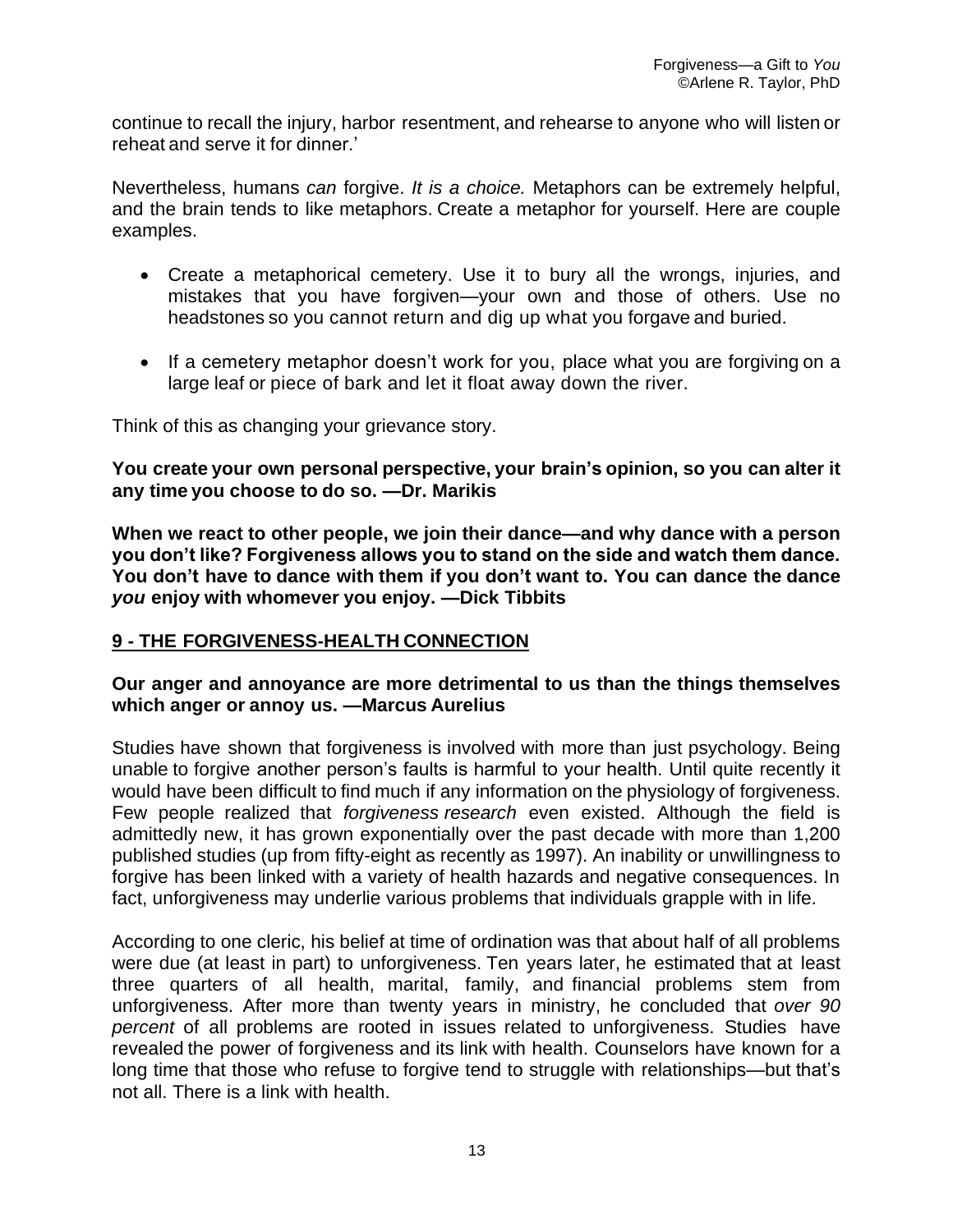## **There's something called the 'Physiology of Forgiveness' —being unable to forgive other people's faults is harmful to one's health. —Herbert Benson, MD, internationally known cardiologist and researcher**

Unforgiveness results in negative outcomes to your health and overall wellbeing. Forgiveness results in positive outcomes to your brain and body along with increased levels of health and overall wellbeing.

Denial is a never-ending river that carries you along in a rush. Be aware. When you are unforgiving, the accompanying anger increases the release of stress hormones such as adrenalin and cortisol. As adrenalin levels increase, dopamine release is triggered. Individuals can actually become addicted to their own adrenalin and dopamine that is released by rehearsing dramatically. The accompanying sadness can impact levels of neuropeptides (chemicals that impact mood) and serotonin, which can negatively alter your mood.

Every thought you think *(imagine)* changes the structure of your brain. PET scan studies have shown little if any observable difference in changes to brain imaging print-outs between actual versus virtual experiences.

Your thoughts create mental pictures that the subconscious mind can follow. If you say: "I hate \_\_\_\_\_\_and I refuse to forgive." a representation (mental picture) of whatever *hate* and *unforgiveness* means to you goes into working memory.

On the other hand, say, "Joe, you regret what happened. You choose to forgive for the benefits you receive." In this case, a representation (mental picture) of whatever *forgiveness* means to you goes into working memory. Your choice will impact your brainbody-health and maybe even your longevity.

If you choose unforgiveness, studies have identified negative side effects, including:

- Increased stress levels and muscle tension
- Increased blood pressure and heart rate
- Increased levels of adrenaline and cortisol
- Suppressed immune function
- Increased risk for depression, heart disease, stroke, and cancer
- Decreased neurological function and memory
- Impaired relationships at home and at work.

Fortunately, there is good news. Steven Campbell, PhD, points out that your brain locks onto what you decide to lock onto, which locks out other options*.* When you say: *I refuse to forgive,* you lock out forgiveness options. When you say: "Janet, you choose to forgive," you lock out *unforgiveness.*

If you choose decisional and emotional forgiveness, studies have shown positive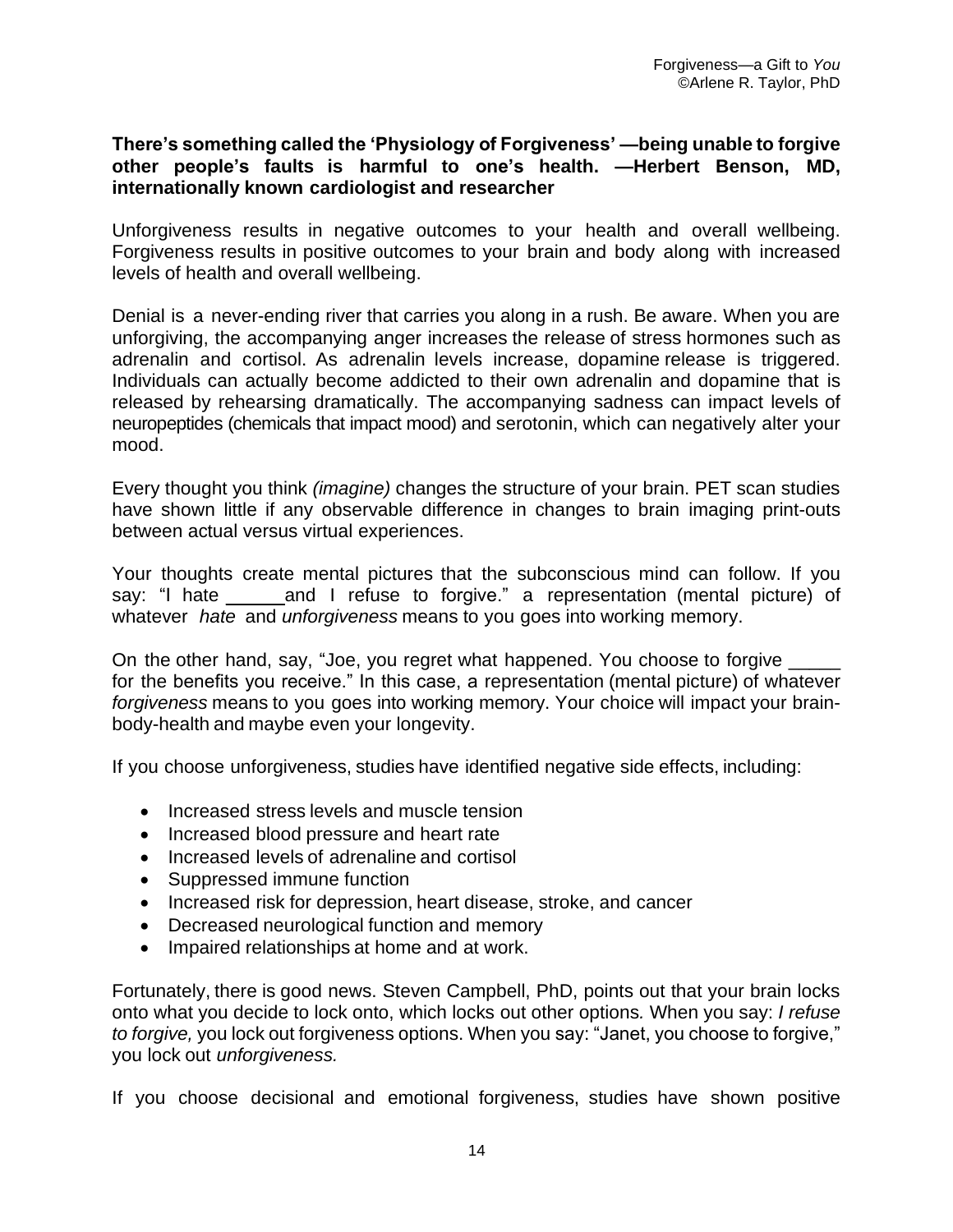outcomes, including:

- Healthier relationships
- Lower blood pressure
- Less anxiety, stress, and hostility
- Fewer symptoms of depression
- Lower risk of alcohol and/or substance abuse
- Increased compassion, kindness, and peace
- Increased mental, physical, and spiritual health

## **One of the secret causes of stress plaguing millions of people is unforgiveness. —Don Colbert, MD**

#### **10 - LifesavingSteps**

## **Denial is more than the name of a famous river. —Old Proverb**

#### **Step 1:** Identify what happened to you

Acknowledge the event or situation simply, clearly, and honestly. Avoid pretending either that the event was no big deal or making more of it than is warranted. Take responsibility for the contribution you made, if any. Never take responsibility for anything you did not contribute. Avoid blaming others in an effort to displace a portion of your discomfort onto someone else. Realize that your goal is to create a future that is better than your past. Start moving from a victim stance to that of a survivor, one day at a time.

A victim stance allows what happened in the past to control your future. A victim mindset burns up norepinephrine (mood and stress), stops emotional growth, and blocks recovery. It involves feelings of helplessness and hopelessness and often a sense of being *special* because you have been injured. You are not special because you've been injured—everyone is damaged because of living in the war zone of planet earth.

A survivor stance allows you to create a healthier future regardless of what happened in the past. Moving into a survivor mindset is a badge of honor―you can:

- Recover
- Grow up emotionally
- Heal wounds from the injury
- Role model a survivor mindset
- Help others appropriately and effectively

**Step 2:** Outline the actual consequences to you

#### **Life is an adventure in forgiveness. —Norman Cousins**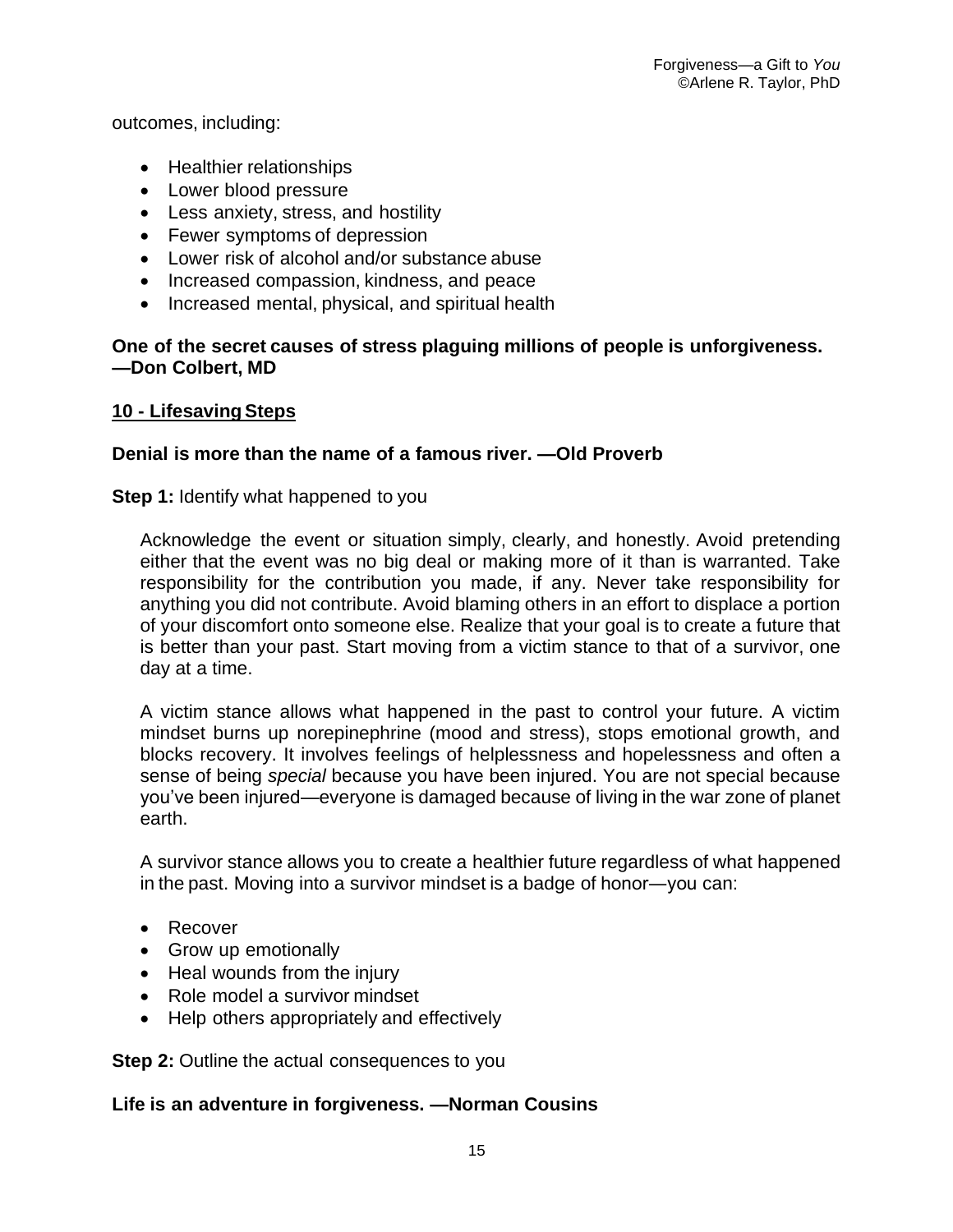Identify negative outcomes from the event or situation. Separate actual damage from your own hurt feelings. There may be positive outcomes, as well, if you are willing to look for them and be open to that possibility. It is important to have as accurate and balanced a picture as possible.

Mentally step away from the situation and ask yourself how others might view the event. At times it can result in your identifying positive outcomes that you have missed, lessons you have learned, and opportunities that opened up.

Genuine forgiveness acknowledges the consequences and faces the pain. Genuine forgiveness works through the process so that the pain no longer dominates your thinking and no longer triggers anger and thoughts of revenge.

**Step 3:** Decide to forgive and embrace both Decisional and Emotional forgiveness

#### **Without forgiveness there is no future. —Desmond Tutu**

Recognize the value of forgiveness to your life and health. Think of decisional forgiveness as a behavioral intention to resist an unforgiving stance and to respond differently toward a transgressor in your mind. In effect, it removes the enemy outpost in your head. Otherwise, you'll live in the past and be held hostage to the person who caused you pain. Aristotle reportedly said that any person who can make you angry controls you. Forgiveness neutralizes the power of the person in your past and allows you to move forward. This doesn't mean you choose to associate with the person, however. You may choose to be in the same room for short periods of time (e.g., at family gatherings) or not. It is up to you. In the same way, trust must be earned. Forgiving does not mean trusting injudiciously.You may never choose to trust the person again. It is up to you.

## **Step 4: Embrace emotional forgiveness**

#### **The weak can never forgive. Forgiveness is the attribute of the strong. —Mohandas Karamchand (Mahatma) Gandhi**

Think of emotional forgiveness as the replacement of negative unforgiving emotions with positive other-oriented emotions. Emotional forgiveness, which involves psychophysiological changes, has more direct health and well-being consequences. If you have been harboring anger and resentment, replace those thoughts and emotions with positive emotions. While it has often been said that love is blind, so is anger. Emotional forgiveness is a processof altering a one-dimensional perspective into a more inclusive big-picture dimension. If you fail to forgive, the person who hurt you still holds you as an emotional captive. Forgiveness doesn't erase what happened or make up for it or even balance the score. It can keep you from spending the rest of your life mentally with the person who did you wrong.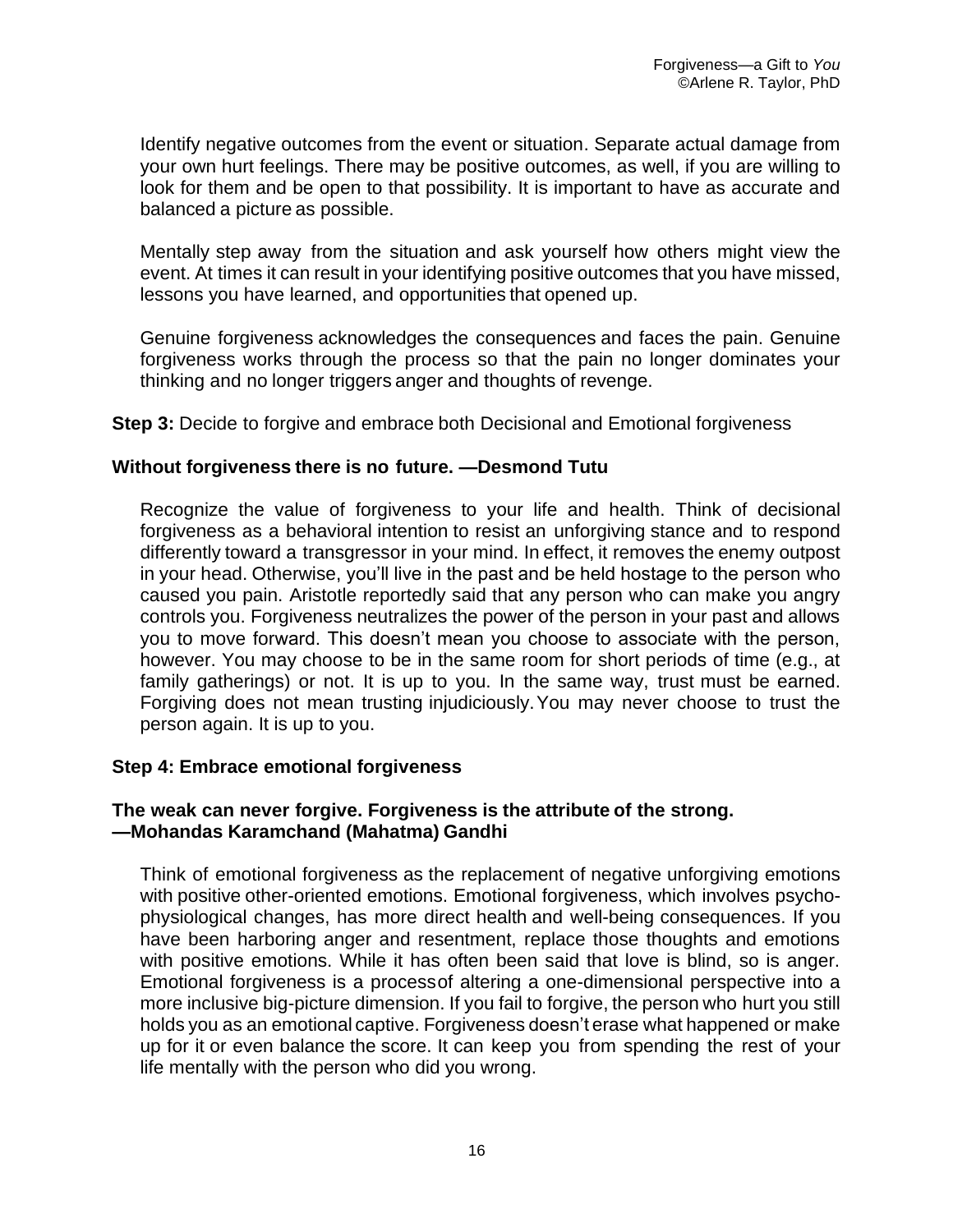#### **Step 5:** Alter your personal perspective

## **To be wronged is nothing unless you continue to hang onto it. —Oriental Proverb**

Your perspective reflects your brain's opinion. It will be as unique as your brain is unique—there isn't another on the planet exactly like yours. Forgiveness doesn't change what happened. Rather, it is designed to help you alter your perspective. It's the old 20:80 rule. Only 20 percent of the negative effect to your brain and body can be laid at the door of the event or situation. About 80 percent of the negative effect involves your personal perspective, i.e., the weight you give to what happened and the importance you place upon it. You may not be able to do anything about the 20 percent; you most certainly can do almost everything about the 80 percent because it involves your own brain's opinion, and you can alter your opinion. Use whatever works in your life to help you to expand and reframe your personal perspective.

#### **Step 6:** Stop ruminating and rehearsing

#### **If you repeat your negative memories in your mind and feel self-pity, then YOU are boththe abuser and the victim - not those who wronged you in the past. Your present and future will be happier if you take control of your thoughts. ―Maddy Malhotra**

When you ruminate you tell your story to yourself over and over. When you rehearse, you tell your story to others repeatedly from your own perspective. Usually you include only the bad, sad, angry, and hurtful aspects. In the process, you may trigger the release of adrenalin (receiving a momentary shot of energy) and, as adrenalin levels increase, so do dopamine levels, which help you feel better for a brief period of time. The human brain can become addicted to the adrenalin and dopamine released during rehearsal.

In addition, because the brain wants congruence, while you are rehearsing, your brain will search for other memories involving times when you felt the same way: sad, angry, or hurt. This can begin to snowball until you really feel quite rotten.

In general, the female brain needs to process verbally and talk about what happened, get the story out in front to view. One woman said that she didn't know what she thought until she verbalized it aloud. If this is your style, you may need to tell your story a time or two. You can walk around the house and talk aloud. It's easy to get caught in the trap of rehearsing, however, so set a limit that works for your brain. Asking for feedback and listening to another perspective can often help with the process of reframing.

Typically, the male brain tends to process silently and internally, preferring to arrive at a conclusion before it talks about what happened to others. If this is your style, set a limit on internal processing that works for you and then find a trusted friend or counselor to whom you can state your conclusion. Asking for feedback and listening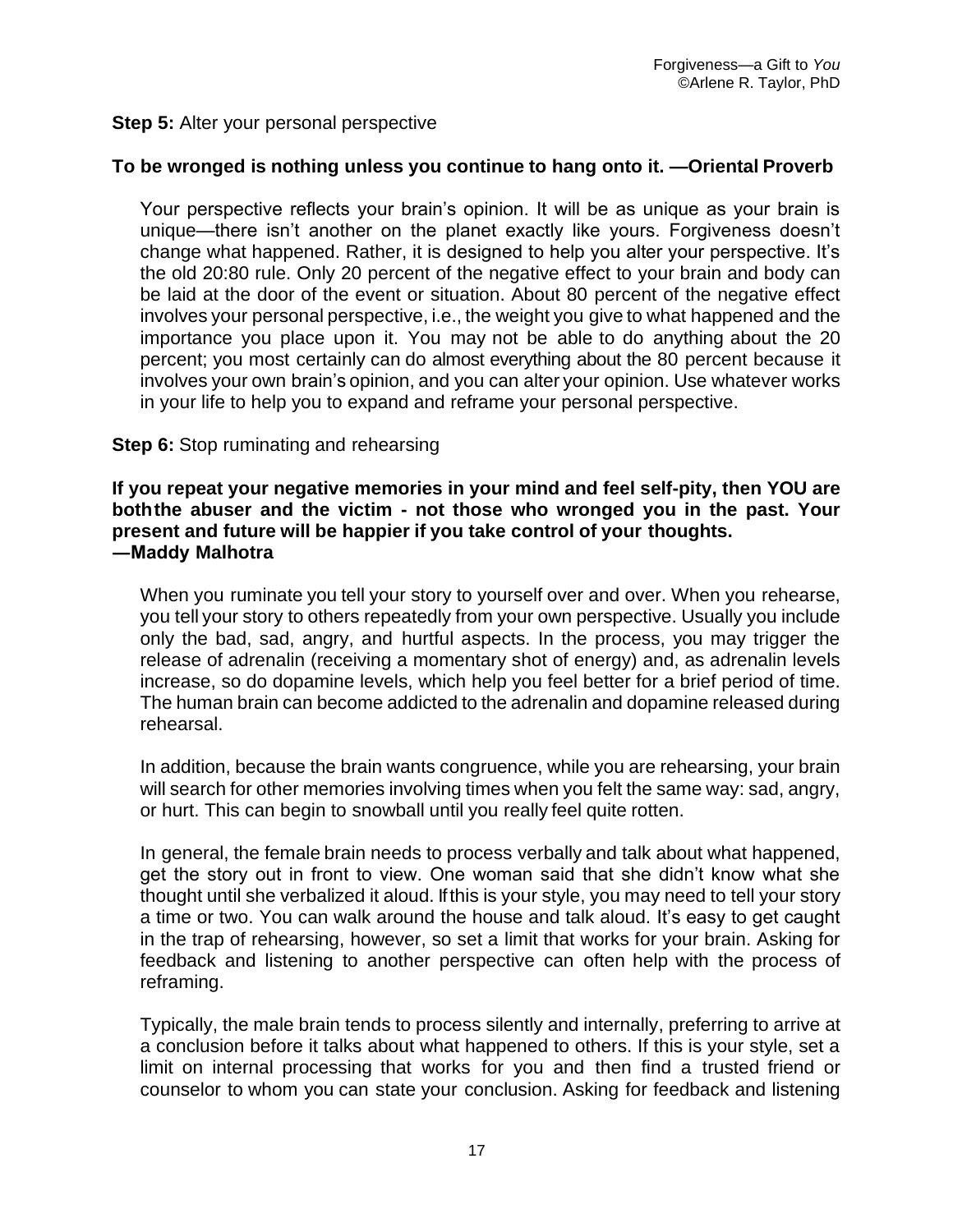to another perspective may help with the reframing process.

Most award-winning performances require a great deal of rehearsal. Unless you are planning to take your story of injury on the road, stop rehearsing. Instead, spend the time you would have devoted to ruminating and rehearsing the injury on implementing the next step; step seven.

### **Step 7:** Develop a perpetual mindset of gratitude

#### **Forgiveness is not an act; it is a perpetual attitude. —Martin Luther King, Jr.**

You *can* choose to create a forgiveness mindset and hone the requisite skills to change your thoughts from negative to positive. A positive mindset helps the neurons of both brain and body create positive electromagnetic energy. When you do recall the event, quickly focus on something for which to be grateful. It is physiologically impossible to be fearful and grateful at the same time. When an old memory crosses your conscious mind, you may need to take a moment and move through decisional and emotional forgiveness again. Then, embrace an attitude of gratitude.

#### **He is a [wise m](http://www.psychologytoday.com/basics/wisdom)an who does not grieve for the things which he has not but rejoices for those which he has. —Epictetus, Greek Philosopher**

If gratitude is not something you learned growing up, build it into your adult mindset. Choose, first thing in the morning, to think of one thing for which you are grateful. You might go through the same process at night, just before you fall asleep. If you have difficulty getting started or get stuck trying to think of something for which to be grateful, identify something small and rather ordinary, such as: "(your name) you are grateful for your comfortable shoes. Not everyone even has shoes." Keep this up and you will have developed the attitude of gratitude before you know it!

Every human being goes through times of discouragement. Working through forgiveness for a particularly egregious injury may be one of those times. If you are fortunate, a close friend may reach out to encourage you. Each person can be forever grateful to friends who have shared their spark. Part of gratitude may encompass looking for ways to share your spark with others—a way of passing thanks forward.

#### **At times, our own light goes out and is rekindled by a spark from another person. Each of us has cause to think with deep gratitude of those who have lighted the flame within us. —Albert Schweitzer**

#### **11 - VICARIOUS ABUSE**

Studies have indicated that when a person witnesses abuse or evil actions, mirror neurons behind the forehead fire as if what is being observed is happening to you. The brain absorbs the abuse or evil vicariously. This points out how critical it is to avoid watching abuse and evil actions on multi-media sources.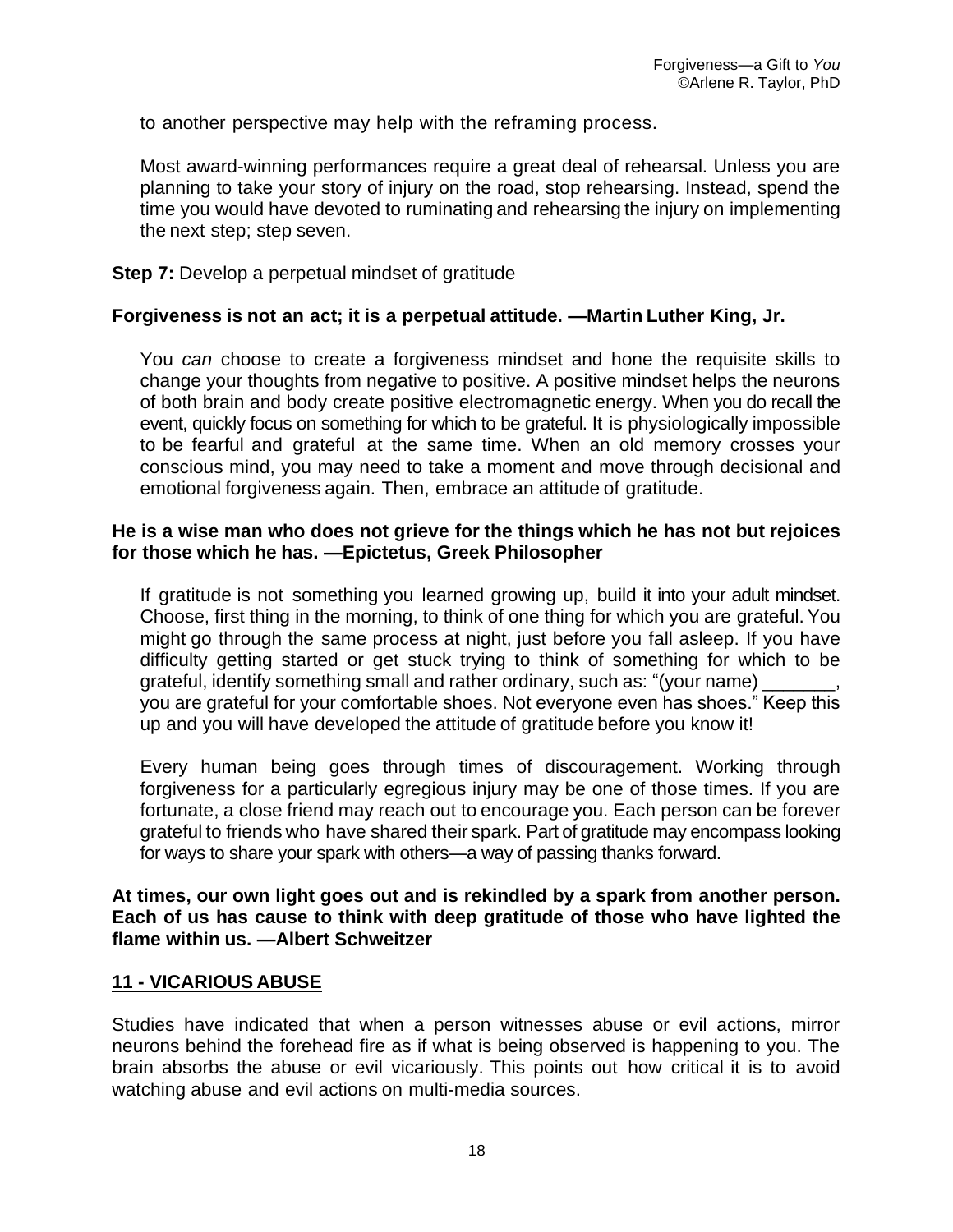You may say, "Well, it didn't happen to me. I just watched it or heard about it. Who do I need to forgive?"

Studies have shown that when you watch another person being abused, mirror neurons in your brain experiences that vicariously, as if it were happening to you. In any situations where a person is person is abused mentally, emotionally, physically, spiritually, socially, sexually, or you name it, the effect to their brain and body of the observer is similar to that of the "target individual."

If you had no choice but to close your eyes and ears, there may be nothing for you personally to forgive. In that case, it will likely be less about forgiveness and more about simply acknowledging that "it was what it was" or "it is what it is." You didn't cause it. However, you can choose to consciously think about happierand positive things and not rehearse in your own mind what happened.

On the other hand, if you have been choosing to watch negative behaviors electronically, you may need to forgive yourself for subjecting your brain and body to the observations and avoid watching such behaviors in the future. For every action there is a reaction. A desirable goal is to choose actions and behaviors that result in positive, rather than negative consequences, to your mind and body.

## **12 - ERRONEOUS EXPECTATIONS**

Expectations are part of being human. There are genuine and helpful expectations as well as those that are erroneous and unhelpful. You have expectations for yourself, appropriate or unrealistic. You also have them for others—often unhelpful because you cannot control another's choices or behaviors. Expectations often raise their head in the area of forgiveness.

First, when you forgive someone, that does not necessarily mean that you continue to want them in your life—or that it would even be safe to do so. If you do want them in your life, then carefully evaluate when, how much, and under what circumstances. If you do not, then carefully plan how you will separate. You may need to tell them, "I need some space, and I'll let you know when I'm ready to spend time with you again. Then we'll see where we both are and negotiate what works for both of us.

What is they do not want you in their life? Grant them the right to select who they want to spend time with and who they don't—even as you make similar decisions for yourself. It may have nothing to do with you and everything to do with them. You cannot force someone to like you, to love you, or even to want to be with you. You are the only person who will be with you for your entire life so if you forgive yourself or if you refuse to do so, you are still with "you."

Unrealistic expectations have sunk relationships and burned bridges that could never be repaired or rebuilt. Ordinarily if a human being appears healthy on the outside, it is typical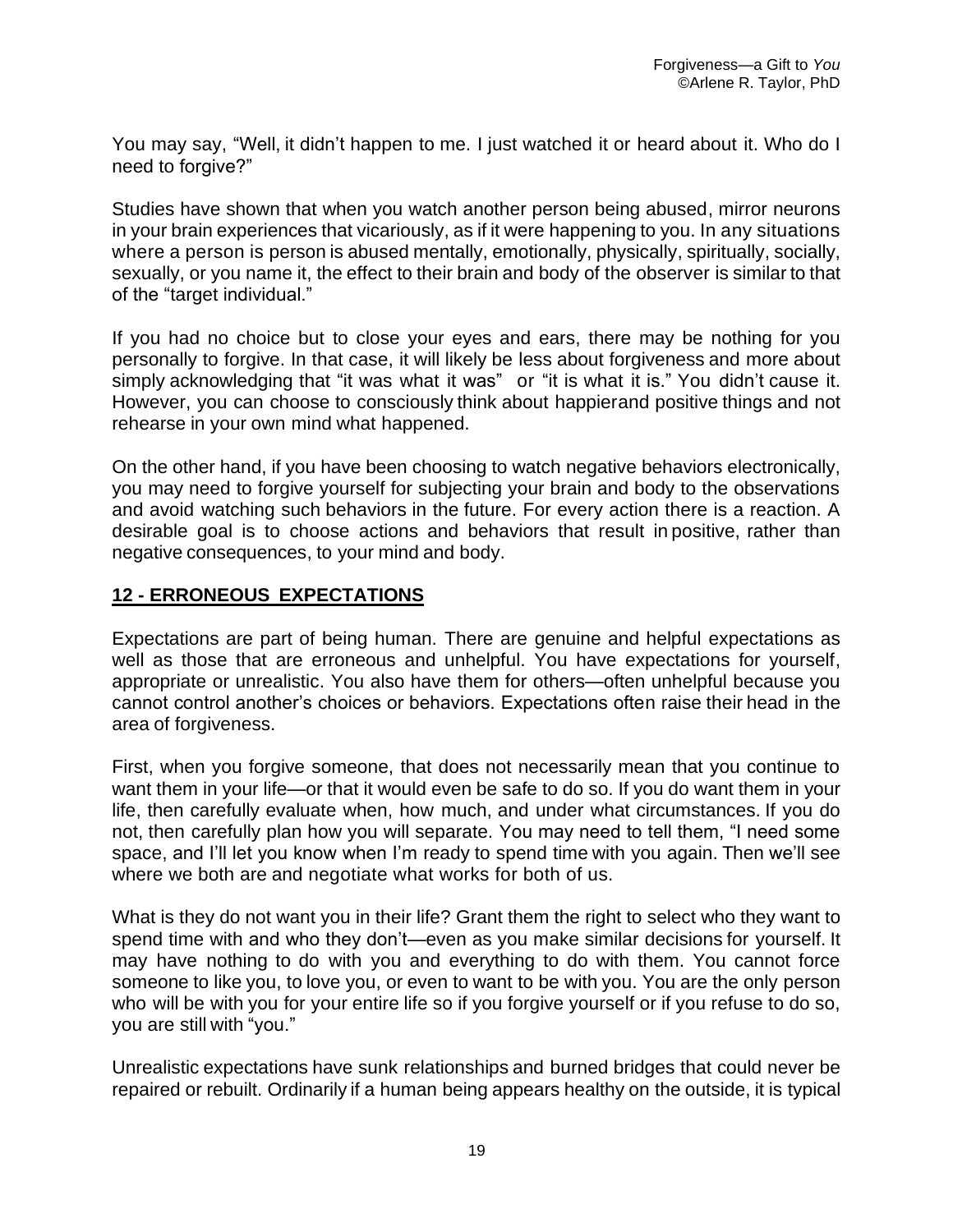to "expect" them to behavior like a healthy person. If, however, you see someone on crutches or in a wheelchair, the brain tends to automatically readjust any expectations you might have had for that individual. The problem arises when the individual is unhealthy on the inside, but you cannot "see" this in the way you would if the person were on crutches or in a wheelchair. Consequently, your brain likely does not adjust expectations—and because they are damaged, you may be "hurt" when they do not meet your expectations.

According to global estimates, anxiety is the number one mental illness on the planet, followed closely by depression. You may not be able to "see" this internal unhealthiness. It may be evidenced in behaviors that you experience as "hurt." What types of behaviors might give you a clue about internal damage?

- Signs of anger, bitterness, or resentment
- Unkind or ugly remarks in person or electronically
- A tendency to distance from you
- Triangling—passing along messages through a third person or manipulating a relationship between two parties by controlling communication between them
- Threats—if you do this then I will do that

Develop a "visual metaphor" to help you alter your expectations as needed. For example, when dealing with a person who is unpredictable or who has exhibited hurtful behaviors, picture them with a blood-stained bandage around their head. That can remind you that they may not be thinking clearly—perhaps they are downshifted or profoundly angry or depressed. Mental conditions can and do alter brain function. If you know that a person has experienced a loss, picture a blood-stained bandage over their heart.This can help you recognize that their behaviors reflect their level of pain and dysfunction. You can alter your expectations and set your boundaries accordingly.

## **13 - EMBRACING FORGIVENESS**

**When you say, 'I forgive you,' you're also saying, 'I want to be healthy.' The act of forgiving allows the body to turn down the manufacture of catabolic (stressrelated) chemicals and instructs the subconscious to banish negative feelings from the mind. —Doctors Arnold Fox and Barry Fox ,** *Wake Up! You're Alive!*

Here are reasons for embracing forgiveness:

- It's the right thing to do since all humans make mistakes.
- To receive forgiveness. You often receive back what you send forth.
- To preserve your health.
- To avoid wasting energy and to keep your energy levels positive.
- Because you benefit the most (a form of healthy selfishness).

## **Forgiveness is the fragrance that the violet sheds on the heel that has crushed it.** *—***Mark Twain**